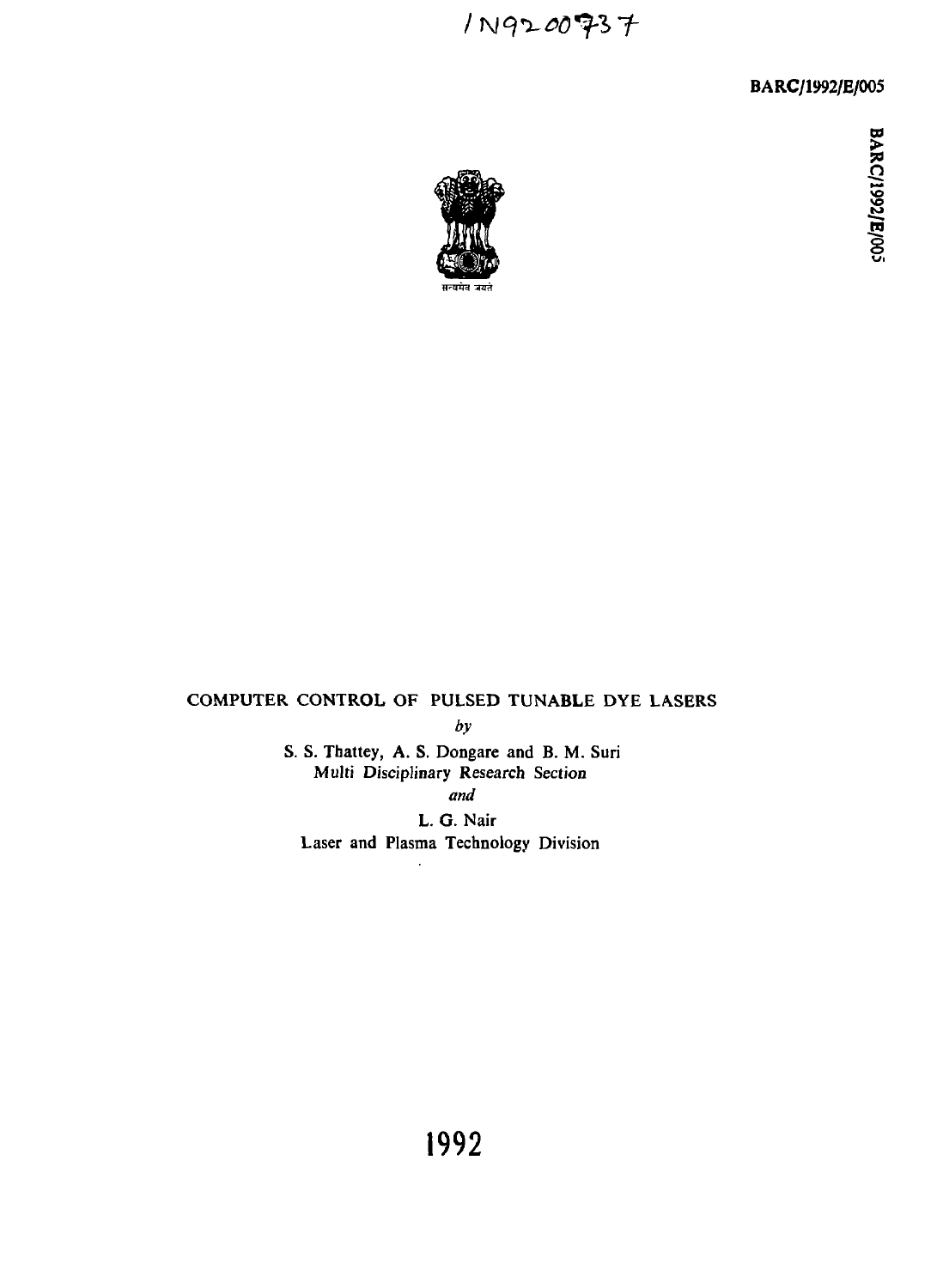### GOVERNMENT OF INDIA ATOMIC ENERGY COMMISSION

## **COMPUTER CONTROL OF PULSED TUNABLE DYE LASERS**

by

S.S. Thattey, A.S. Dongare, B.M, Suri and L.G. Nair\* Multi Disciplinary Research Section •Laser & Plasma Technology Division

> BHABHA ATOMIC RESEARCH CENTRE BOMBAY, INDIA

BARC/1992/E/005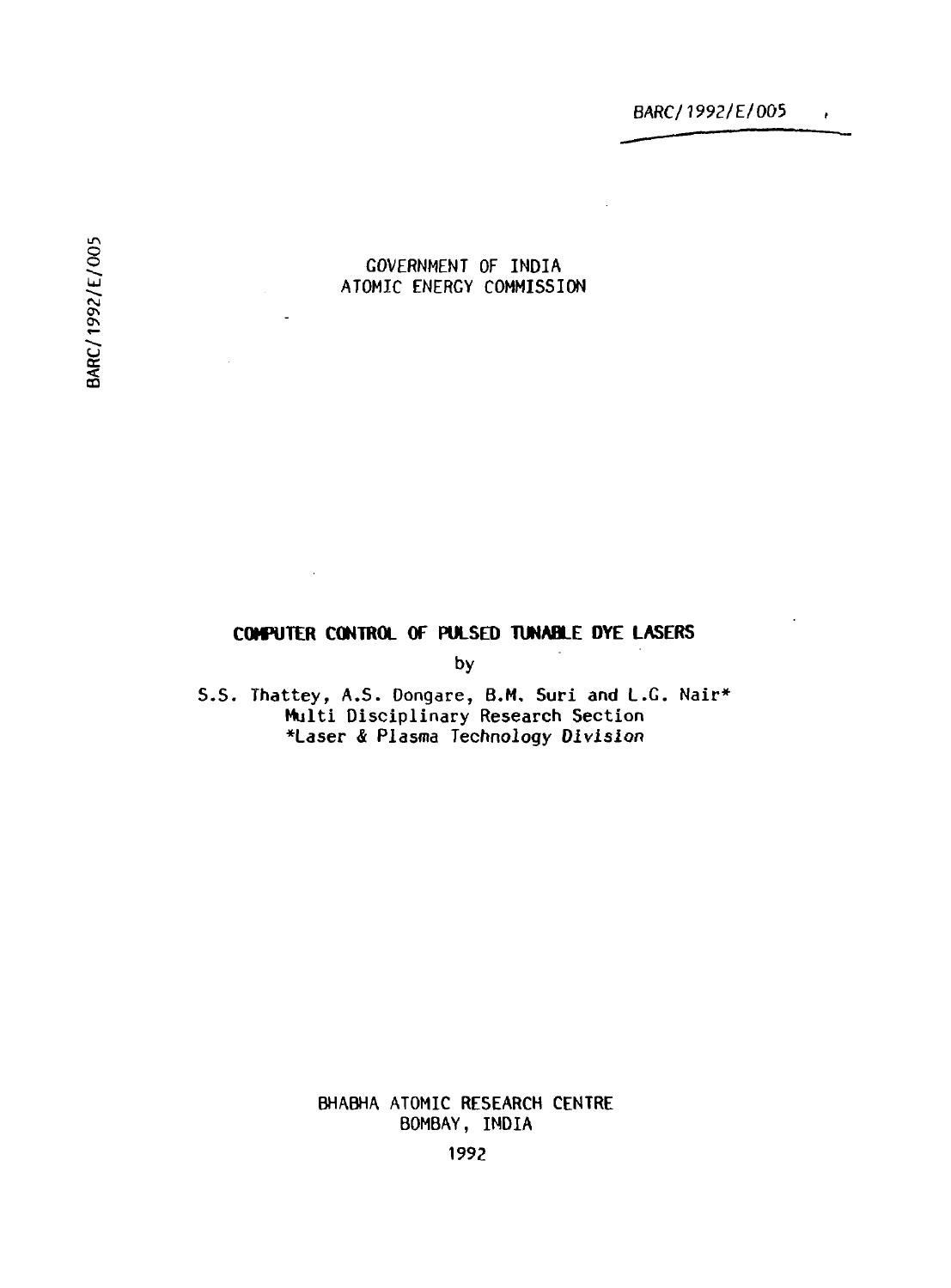**BIBLIOGRAPHIC DESCRIPTION SHEET FOR TECHNICAL REPORT**

### **(as per IS t 9400 - 19B0)**

| Ø1  | Security classification $\mathbf r$                       | Unclassified                                                                                                                                                               |
|-----|-----------------------------------------------------------|----------------------------------------------------------------------------------------------------------------------------------------------------------------------------|
| 02. | Di <b>s</b> tribution :                                   | External                                                                                                                                                                   |
| 03  | <b>Report status :</b><br>.______________________________ | <b>New</b><br>____________________________                                                                                                                                 |
| 04  | Series :<br>_______________________                       | <b>BARC</b> External                                                                                                                                                       |
| 05. | Report type :<br>----------------------                   | Technical Report<br>--------------                                                                                                                                         |
| 06. | Report No. :                                              | BARC/1992/E/005                                                                                                                                                            |
| 07  | Part No. or Volume No. :                                  |                                                                                                                                                                            |
| 28  | Contract No. :                                            | _______________________                                                                                                                                                    |
| 10  | Title and subtitle :                                      | Computer control of pulsed tunable<br>dye lasers                                                                                                                           |
| 11  | Collation :                                               | ______________<br>25 p., 11 figs.<br>_______________________                                                                                                               |
|     | 13 Project No. :                                          |                                                                                                                                                                            |
| 20  | Personal author(s):                                       | 1) S.S. Thattey; A.S. Dongare;<br>B.M. Suri; (2) L.G. Nair                                                                                                                 |
| 21  | Affiliation of author(s)                                  | :1) Multi Disciplinary Research<br>Section, Bhabha Atomic Research<br>Centre, Bombay; 2) Laser and Plasma<br>Technology Division, Bhabha Atomic<br>Research Centre, Bombay |
| 22. | Corporate author(s)<br>$\mathbf{R}$                       | Bhabha Atomic Research Centre.<br>Bombay - 400 085                                                                                                                         |
| 23. | Originating unit :                                        | Multi Disciplinary Research Section,<br>BARC, Bombay                                                                                                                       |
| 24  | Sponsor(s) Name :                                         | Department of Atomic Energy                                                                                                                                                |
|     | Type:                                                     | Government                                                                                                                                                                 |
| 30  | Date of submission:                                       | February 1992                                                                                                                                                              |
| 31  | Publication/Issue date:                                   | <b>March 1992</b><br>______________________                                                                                                                                |
|     |                                                           |                                                                                                                                                                            |

 $\mathcal{L}$ 

**Contd... (ii)**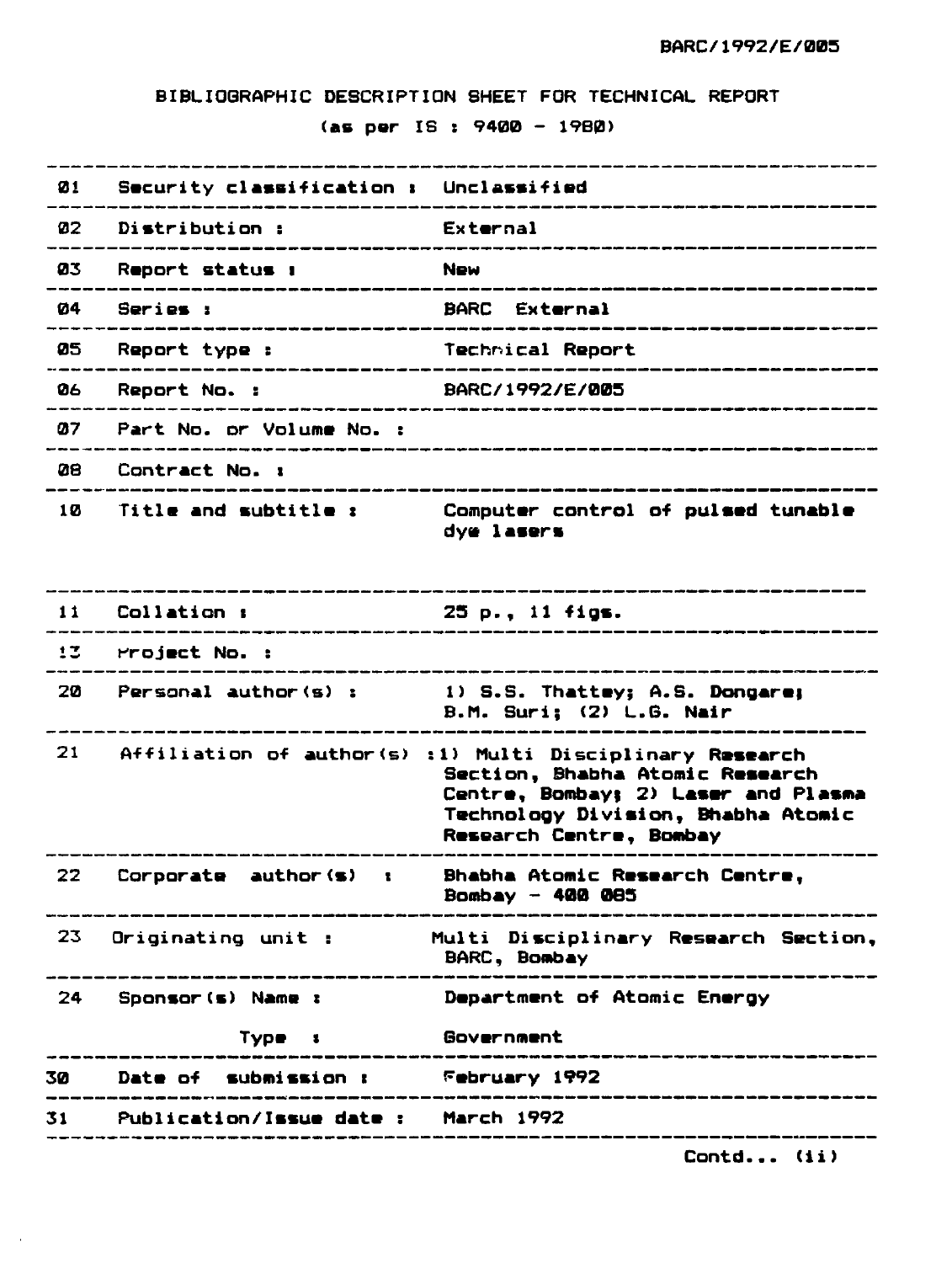| -40 | Publisher/Distributor :   | Head, Library and Information<br>Division, Bhabha Atomic Research<br>Centre, Bombay |
|-----|---------------------------|-------------------------------------------------------------------------------------|
|     | 42 Form of distribution : | Hard copy                                                                           |
| -50 | Language of text <b>:</b> | English                                                                             |
| 51  | Language of summary :     | English                                                                             |
| 52. | No. of references :       | ó refs.                                                                             |
| 53  | Gives data on 1           |                                                                                     |

- **60 Abstract : Pulsed tunable dye lasers are being used extensively for spectroscopic and photo-chemical experiments, and a system for acquisition and spectral analysis of a volume of data generated will be quite useful. In this report we describe the development of a system for wavelength tuning and control of tunable dye lasers and an acquisition system, for spectral data generated in experiments with these lasers. With this system, it is possible to control the tuning of three lasers, and acquire data in four channels, simultaneously. It is possible to arrive at the desired dye laser wavelength with a reproducibility of + 0.012 cm" , which is within the absorption width (atomic interaction) caused by' pulsed dye lasers of linewidth 0.08 cm" . The spectroscopic data generated can be analyzed for spectral identification within absolute accuracy + 0.012 cm"<sup>1</sup>.**
- **70 Keywords/Descriptors : CONTROL SYSTEMS; COMPUTERS) DYE LASERS; WAVELENGTHS} ELECTRONIC CIRCUITS) DATA ACQUISITION SYSTEMS) ERRORS; TESTING) EQUIPMENT INTERFACES) TUNING**

**71 Class No. i INIS Subject Category t E4200**

**99 Supplementary elements t**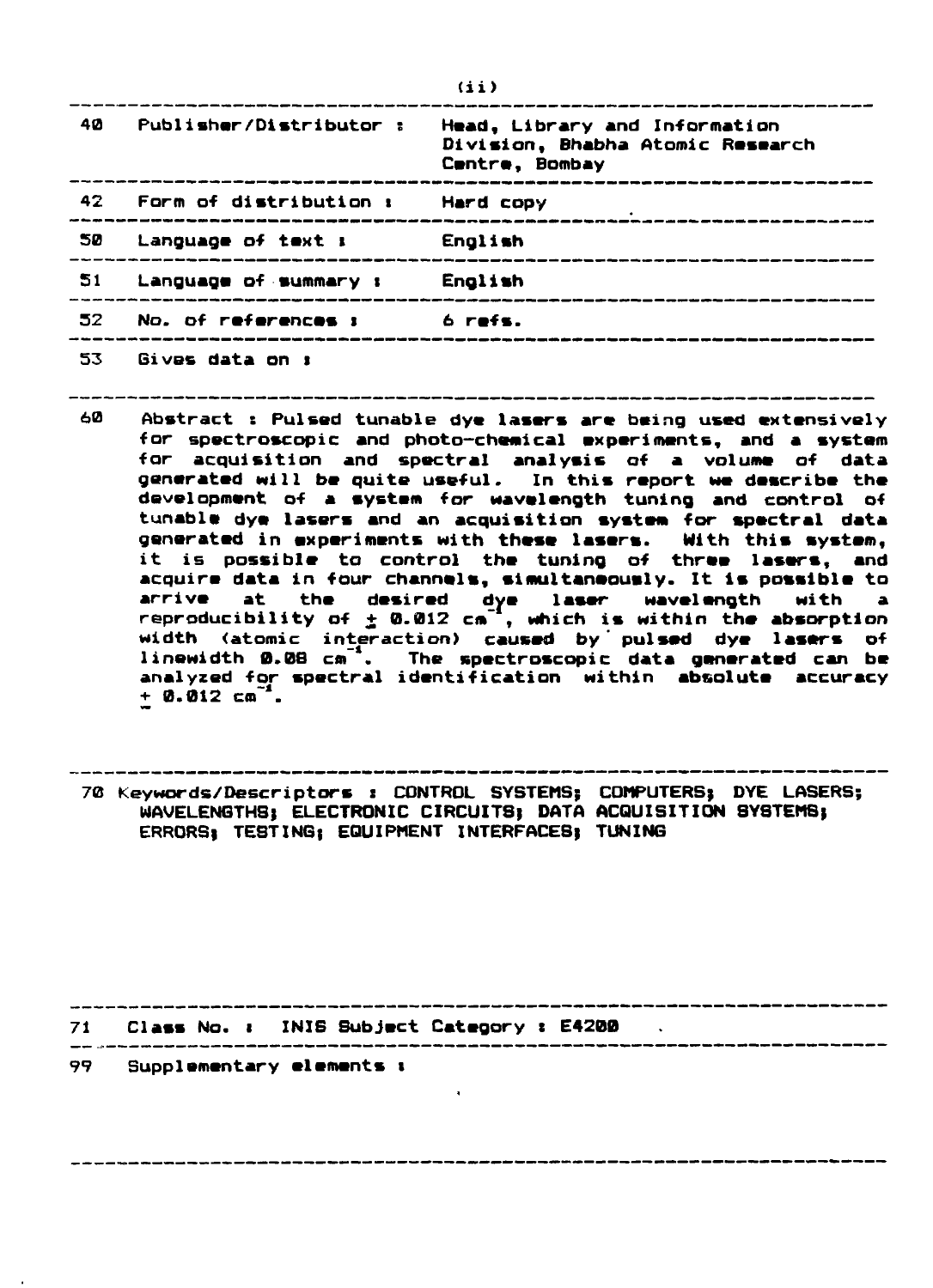## **CONTENTS**

÷.

 $\mathbb{R}^2$ 

| 1. Introduction                                        | 1            |
|--------------------------------------------------------|--------------|
| 2. System Description                                  | $\mathbf{2}$ |
| 3. Electronics of Signal Acquisition System            | 4            |
| 3.1. Signal Pick up System                             | 6            |
| 3.2. Interface Module                                  | 12           |
| 4. Program logic                                       | 12           |
| 4.1. Arriving at the Desired Wavenumber                | 12           |
| 4.2. Determining Time Elapsed between two Fringe Peaks | 15           |
| 5. Error Analysis                                      | 17           |
| 5.1. Systematic Error                                  | 17           |
| 5.2. Other Errors                                      | 18           |
| 6. Testing & Results                                   | 18           |
| 6.1. Tuning Speed and Tuning Range                     | 18           |
| 6.2. Reproducibility of the tuning                     | 18           |
| 7. Conclusion                                          | 20           |
| References                                             | 23           |

 $\lambda$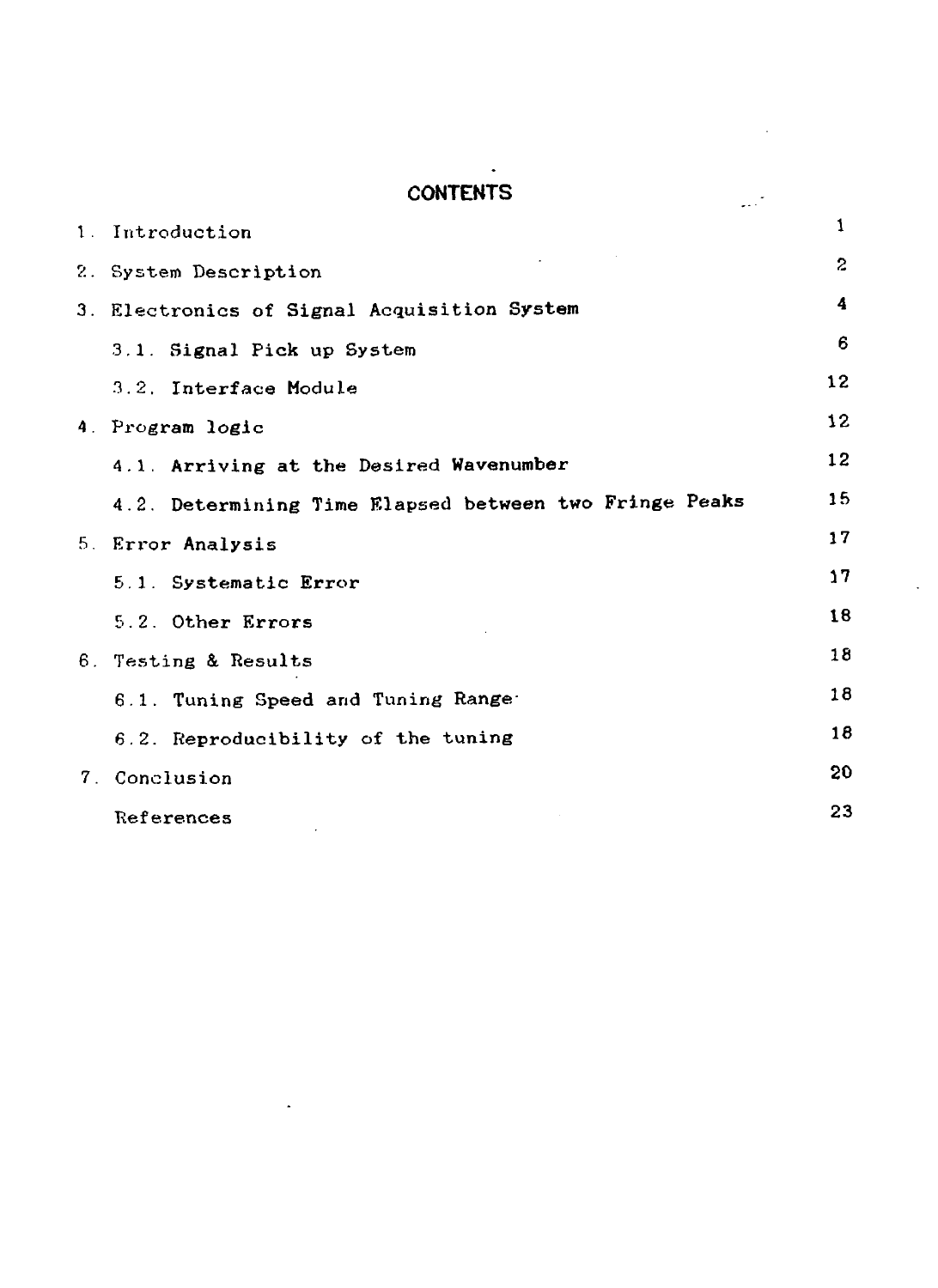## COMPUTER CONTROL OF PULSED TUNABLE DYE LASERS

1. Introduction ± Tunable dye lasers flj,[2] find their application in a' number uf spectroscopic and photochemical experiments, due to their tunability over a wide range  $($   $<$   $a$  few tens of nanometers ) with a single dye;, low linewidths (less than  $0.05 \text{ cm}^{-1}$ , for pulsed, and , few MHz for  $cw$  lasers), and high pulse powers (~ MW or more ).

Laser wavelength needs to be calibrated both in the relative and absolute sense. For relative calibration with reference to the wavelength of a known spectral line, a Fabry-Perot interferometer can be used conveniently and fringes recorded photo-electrically. The Fabry-Perot interferometer used should cover the desired spectral range and have a suitable free spectral range and finesse. For absolute wavelength calibration a suitable spectroscopic source has to be chosen as reference. Such a source should be able to offer a reasonable number of sharp and adequately dispersed spectroscopic features over a wide wavelength region. We have tried in our laboratory as reference spectra absorption and fluorescence spectra from a room temperature iodine cell and opto-galvanic spectrum of a neon cell and a uranium--neon hollow cathode discharge. The ro-vibrational features of the B-X band of iodine have Doppler widths of ~ 250 MHz, and there is a very large density of spectral features in the wavelength region 490-630 nni [3] . Thus it would be more appropriate to use such a source for calibration of narrow band single mode CW and pulsed dye lasers in this spectral region. The easily available neon lamp gives rise to some very large- opto-galvanic signals in a limited wavelength region. However, the density of spectral features is

 $\mathfrak{r}$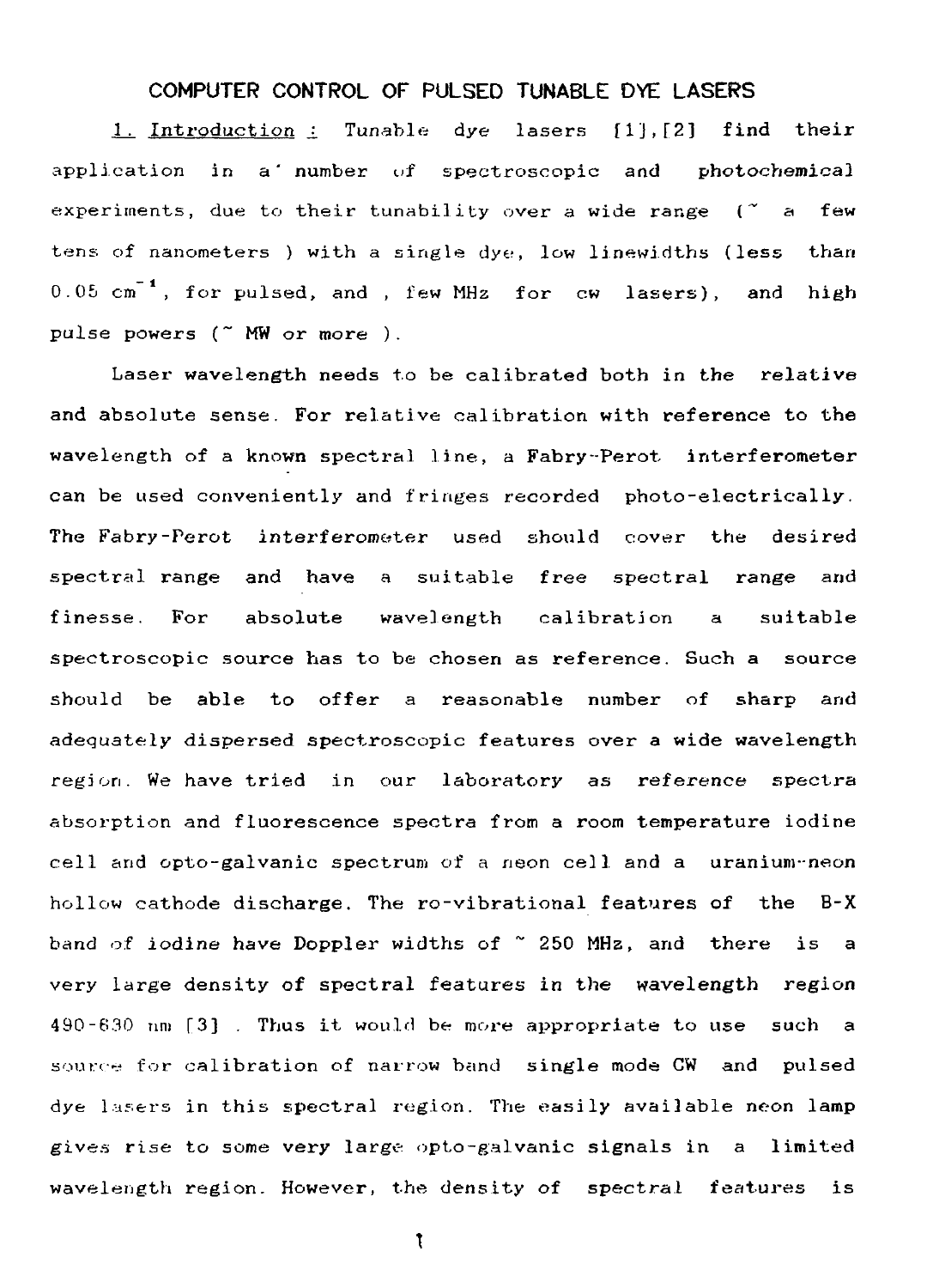very low. Also the absorption widths of neon lines are relatively large ( $\degree$  0.2 to 0.3 cm<sup>-1</sup>). Uranium-neon hollow cathode lamp gives rise to a rich opto-galvanic spectrum which covers a very wide wavelength region from 290 to 800 nm [4]. The Doppler widths of the O.G features are  $\degree$  0.05 cm<sup>-1</sup> (without any cooling). The most interesting aspect is the density of spectral features is neither too large ( to complicate recognition), nor too small ( to cause interpolation errors.). The recognition of spectrum is further facilitated by the availability of detailed uranium-neon hollow cathode discharge O.G. spectral charts with wavelength of features marked [5,6].

A system that can monitor and control the dye laser wavelength, and acquire the experimental data at different dye laser wavelengths will be extremely useful in accurate and fast analysis of the spectroscopic and photochemical experiments. We have developed such a system at B.A.R.C. The system can be used to tune to required wavelengths up to three dye lasers simultaneously. The tuning speed can be selected continuously from 0.05  $cm^{-1}/sec$  to 21  $cm^{-1}/sec$ . The reproducibility of arriving at a desired wavelength is  $\pm$  0.012 cm<sup>-1</sup>.

2. System Description : The system uses Opto Galvanic (O.G.) signal from either a Uranium Hollow Cathode Discharge Lamp (H.C.D.L.) or a Neon Discharge Lamp to determine the absolute wavelength of the dye laser output. Any change in the dye laser output wavelength is monitored using the fringes from a Fabry-Perot interferometer.

The schematics of the dye laser tuning control operation is shown in Fig. 1 . A small fraction  $($   $\sim$  4 %) of the dye laser output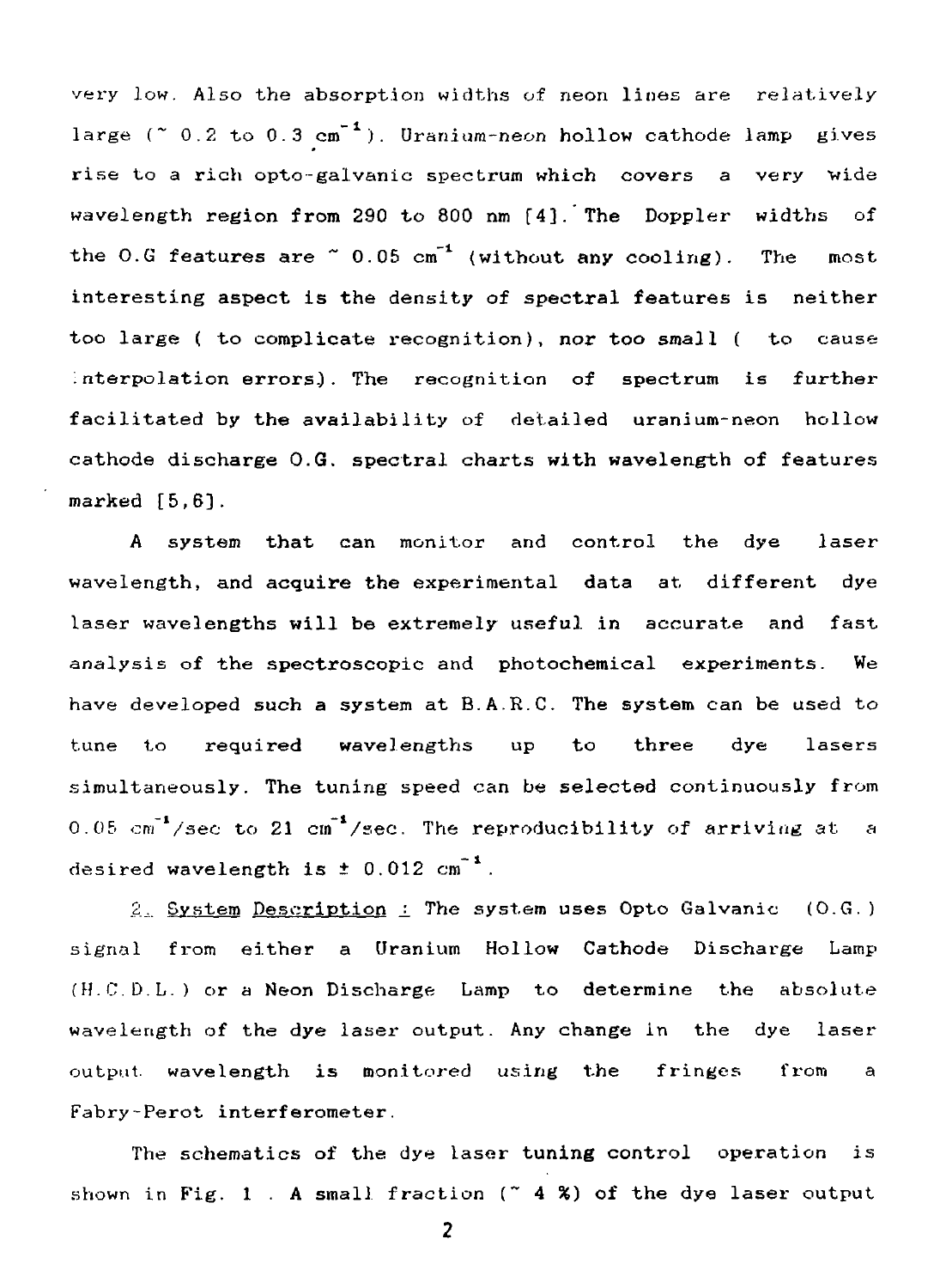

**FIG. I SCHEMATIC OF CLOSED LOOP DYE LASER TUNNING CONTROL OPERATION.**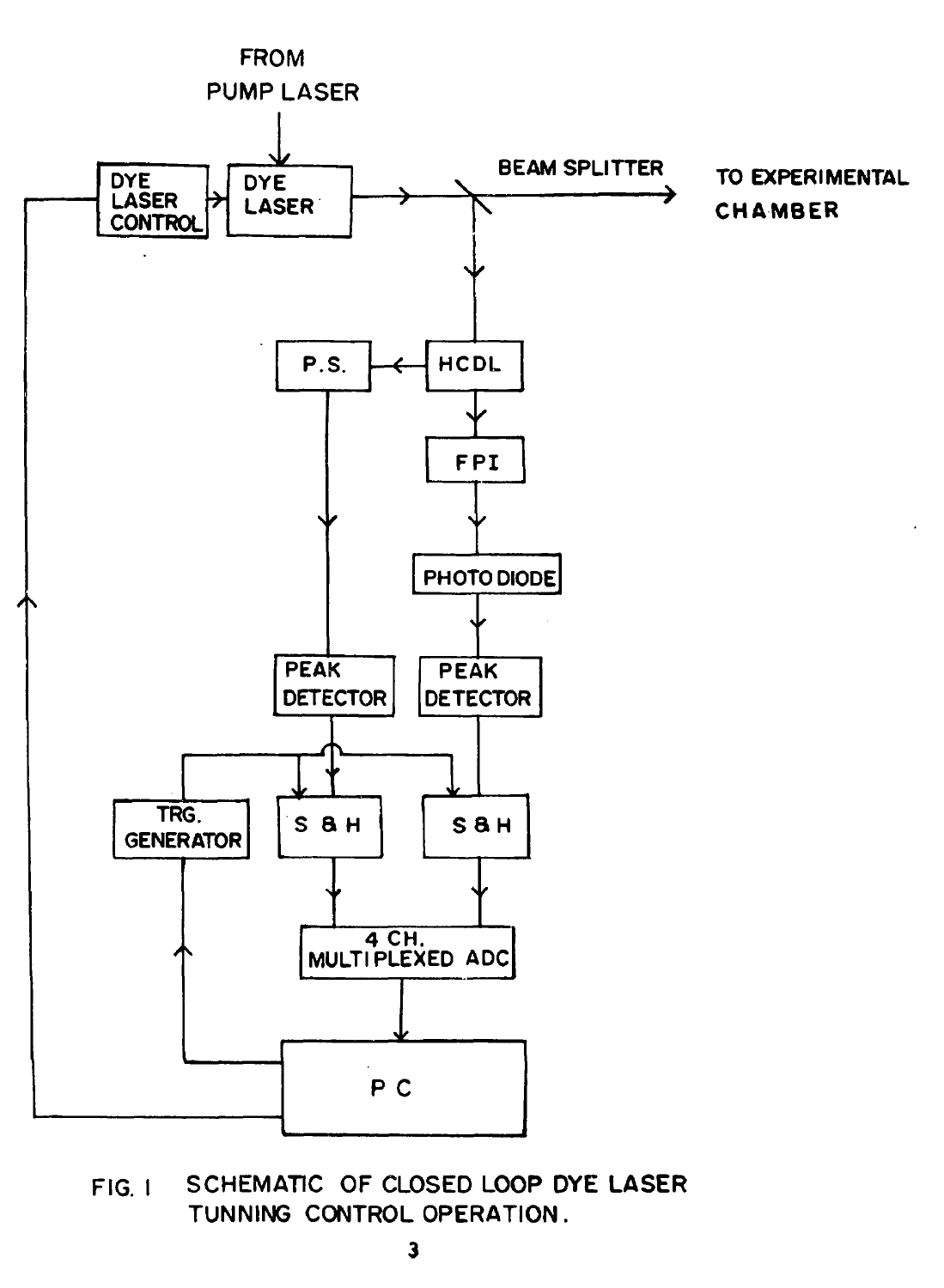beam is directed, using a beam splitter, towards the system. This fraction passes through either a Uranium Hollow Cathode Discharge Lamp or a Neon Discharge Lamp. The Opto Galvanic signal from the Discharge Lamp is in the form of short duration pulses, and is sent to one of the channels of the Data Acquisition System. The corresponding D.C. signal is given as the input to one channel of the four channel multiplexed Analog to Digital Converter. The digitized value of the signal is stored in the computer memory for reconstructing the O.G. spectrum and identifying the initialization peak.

Another small fraction of the beam goes to a Fabry-Perot interferometer. One of the fringes formed is focused on a photo-diode. The signal from the photo-diode is also in the form of short duration pulses, which are sent to another channel of the Data Acquisition System. The corresponding D.C. signal is also given as the input to another channel of the Analog to Digital Converter. The digitized value of the signal is stored in the computer memory for fringe counting.

The dye laser is tuned using a DC motor as shown in fig. 2. If  $\tilde{\nu}_1$  is the initial wavenumber as obtained from an initialization peak, if FSR is the free spectral range of the Fabry-Perot interferometer, and if n is the differential fringe count, then the current wavenumber  $\overline{\nu}$  is given by,

$$
\vec{\nu} = \vec{\nu} + n * FSR \qquad \qquad \dots [1]
$$

The remaining two channels of the Data Acquisition System are connected to signals coming from two other parts of the experimental assembly for digitization.

3. Electronics of Signal Acquisition System :

 $\overline{4}$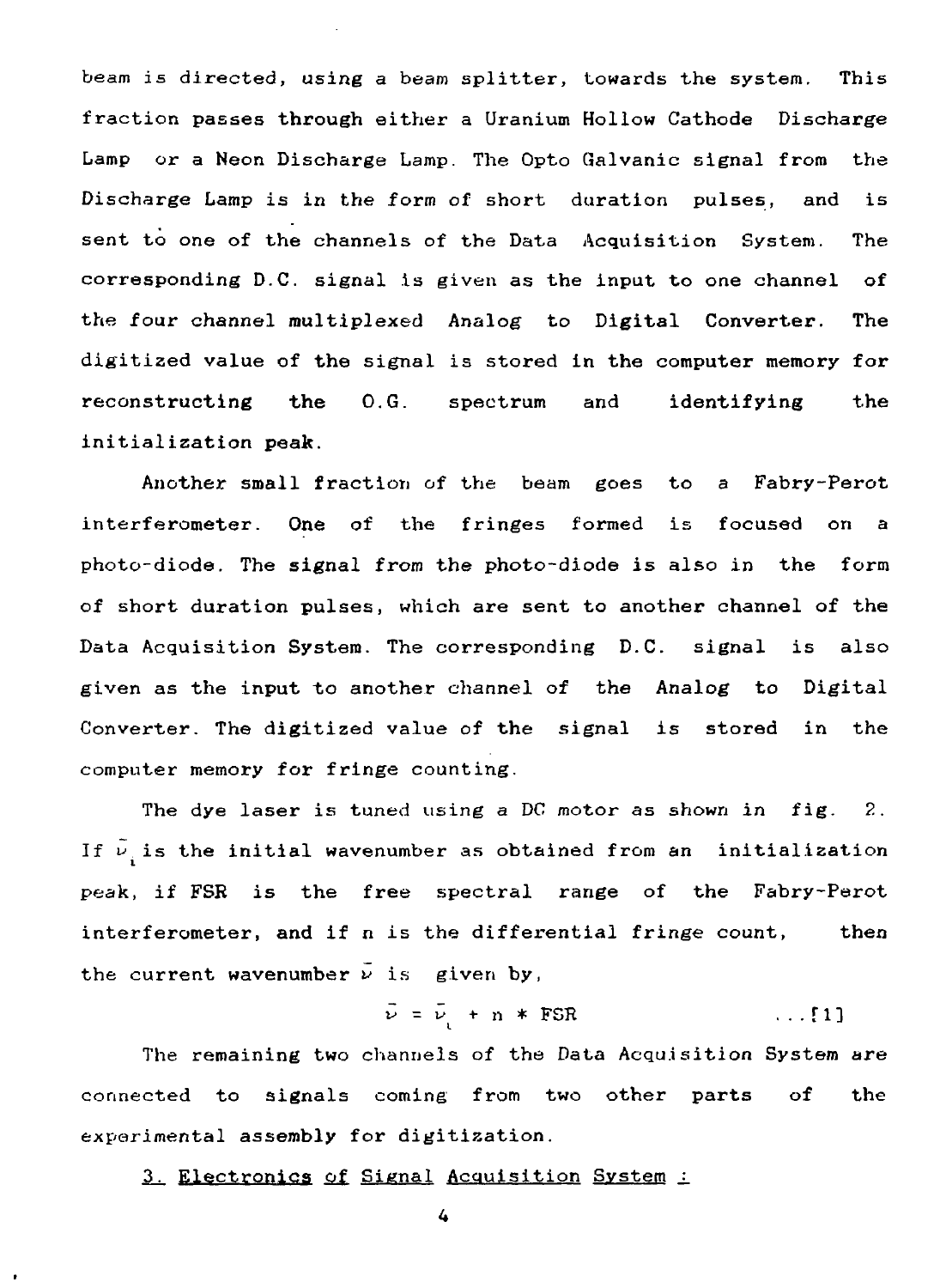

 $\sim$ 

**FIG.2 DYE LASER TUNING SCHEMATICS.**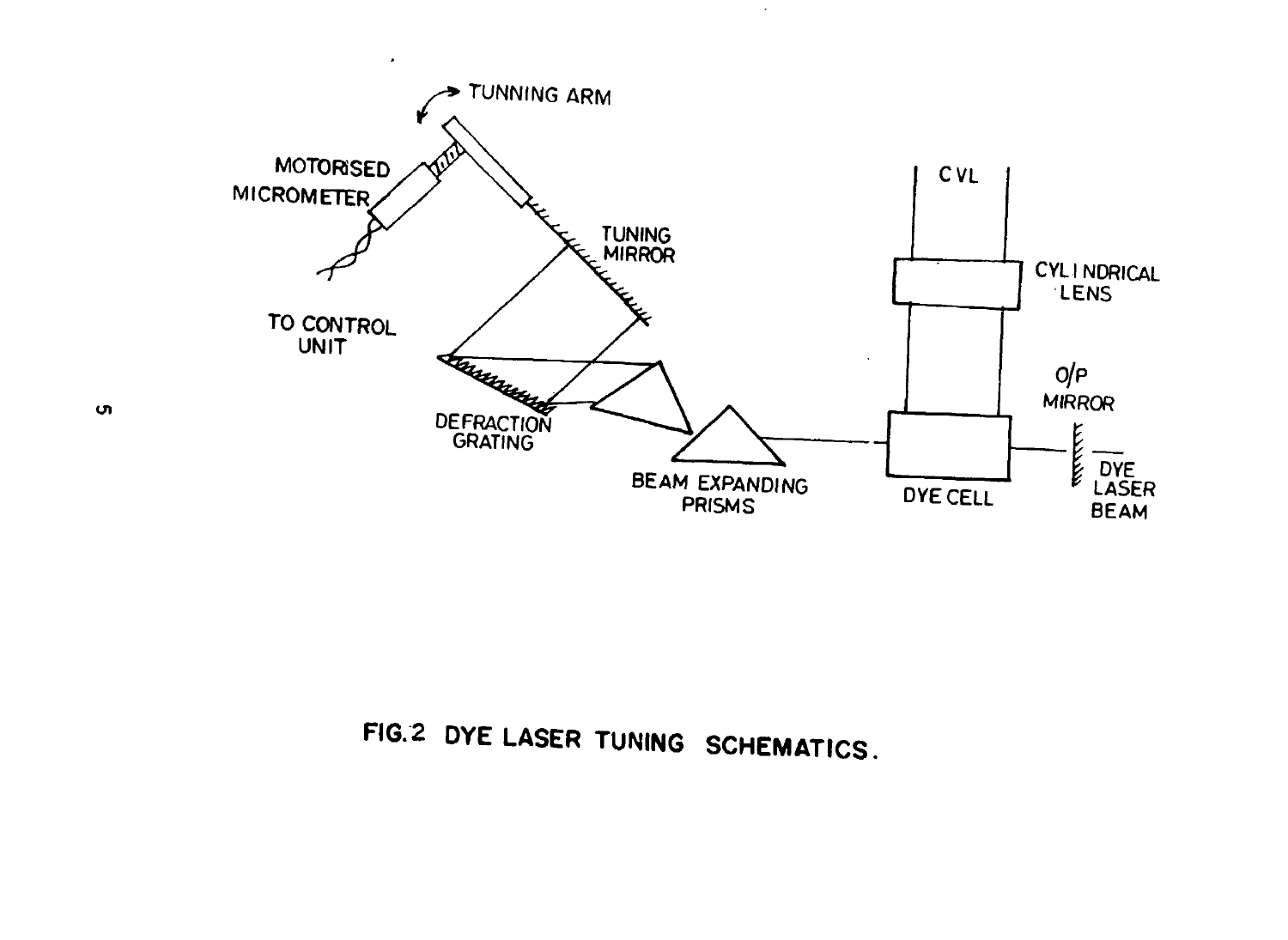3.1. Signal Pick up System :

The discharge lamp kept in the path of the Pulsed Dye Laser beam is powered by a 600 volts d.c. power supply. A ballast resistor is used to limit the discharge current. A change in discharge current gives a voltage signal output. The signal output is taken through a coupling capacitor as shown in fig. 3[a], and  $3[b]$ .

A photo-diode (see fig. 3[c] ) monitors the dark and bright bands of Fabry-Perot fringes. The reverse biased photo-diode current depends on the intensity of the incident light. A change in current produces a voltage signal across a 50  $\Omega$  resister.

A preamplifier (see fig. 4) receives the signal from signal pick-up system. The Neon discharge lamp gives a positive polarity signal and the uranium hollow cathode discharge lamp a negative polarity signal. The signals are amplified in the preamplifier and with the help of the polarity selector, the positive amplified signal is given to a peak detector.

The peak detector detects the peak voltage and averages it over 50 or 300 samples. This averaged voltage is given as output to a sample-and-hold amplifier as shown in fig 5. The sampling and holding pulses are obtained from the sample and hold trigger generator circuit, shown in fig. 6. The sampled signal is given as an input to a gain selectable amplifier. The gain is selected so as to avail the maximum resolution of a 12 bit ADC.

A synchronizing pulse of 10 ms duration is obtained from the computer and using three monostables, three additional channel scanning pulses of 10 ms duration each are generated sequentially, as shown in fig. 7. When the sample-and-hold amplifier receives a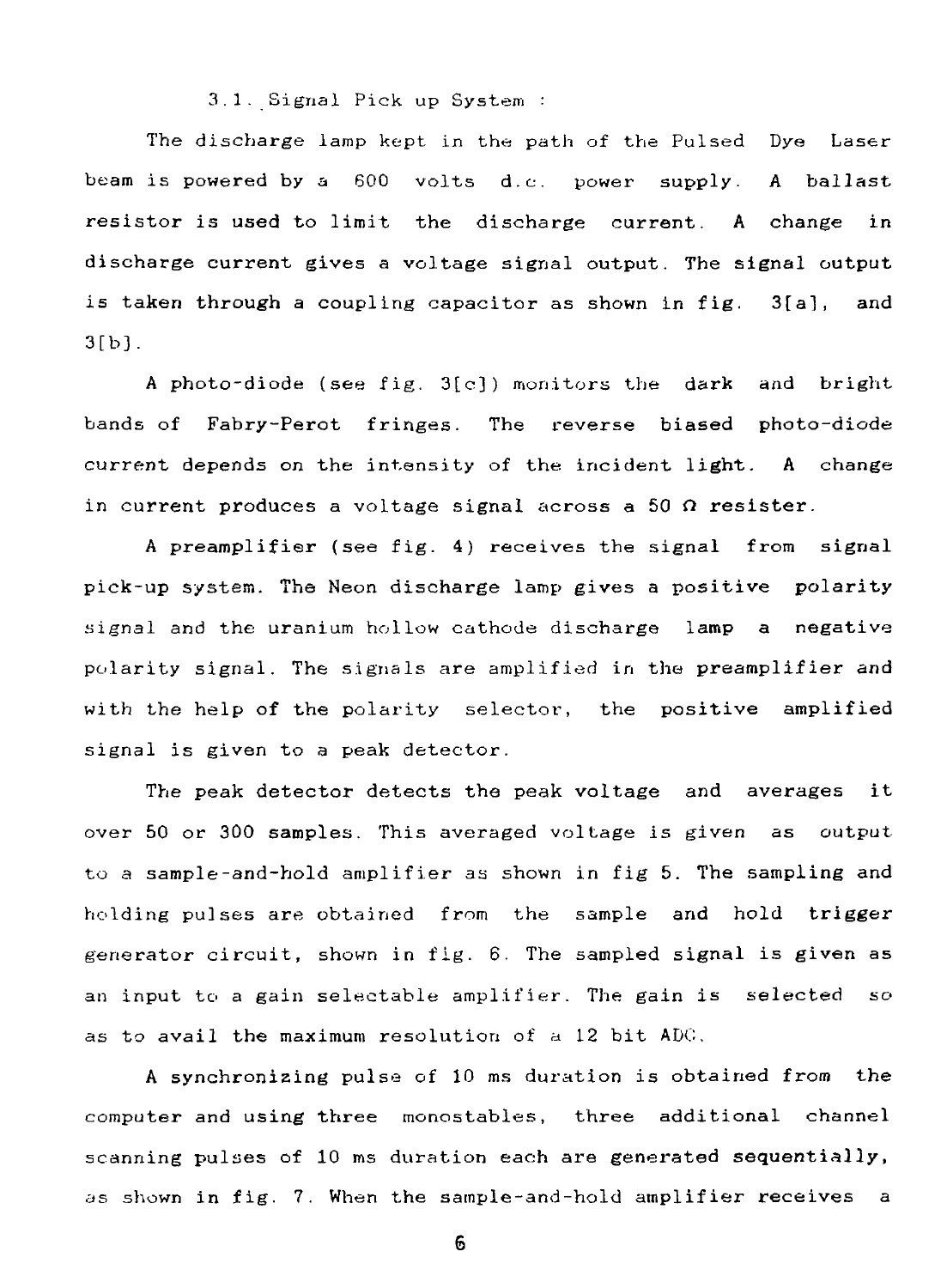

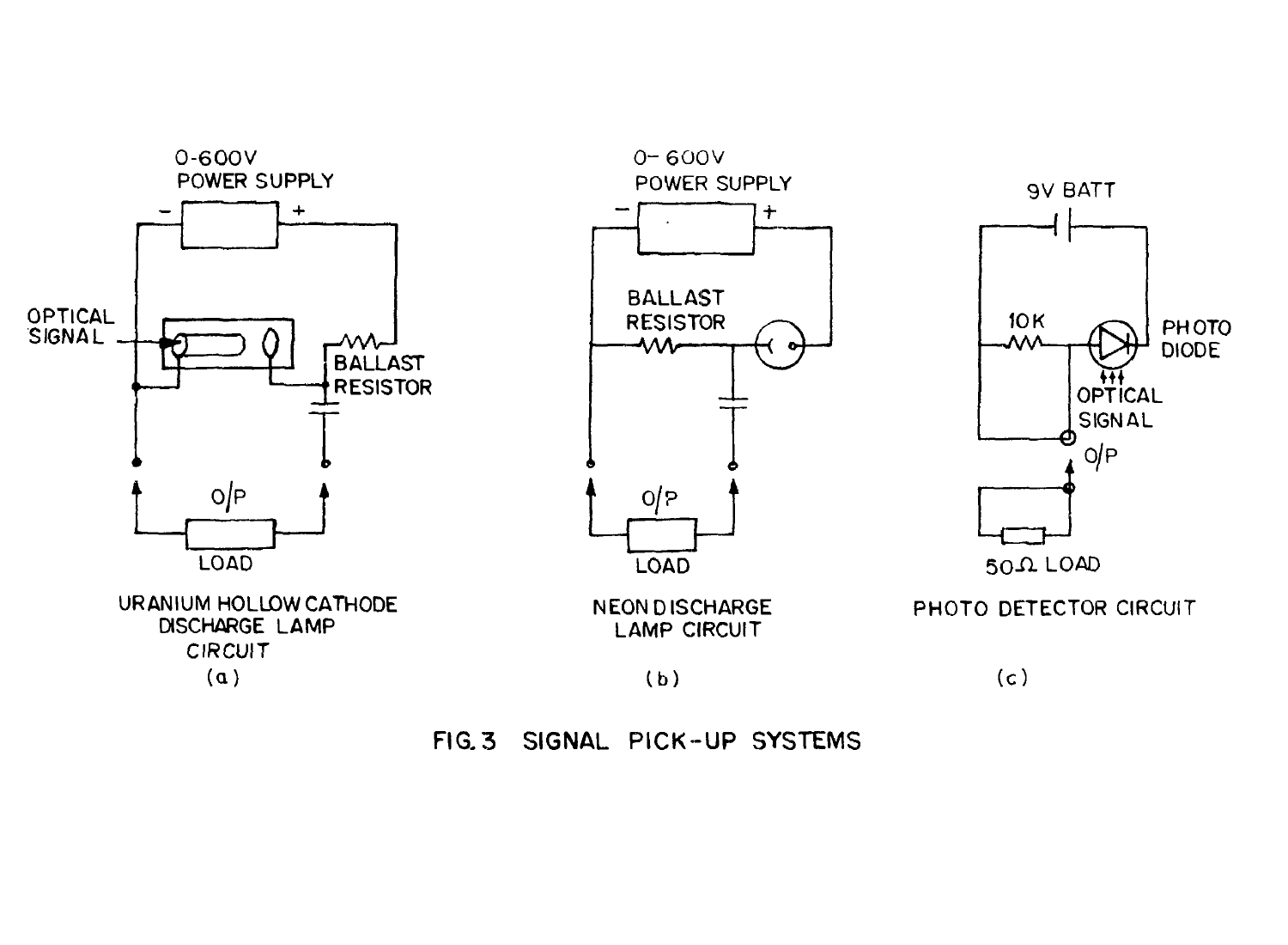

FIG. 4 PREAMPLIFIER AND PEAK DETECTOR CIRCUIT.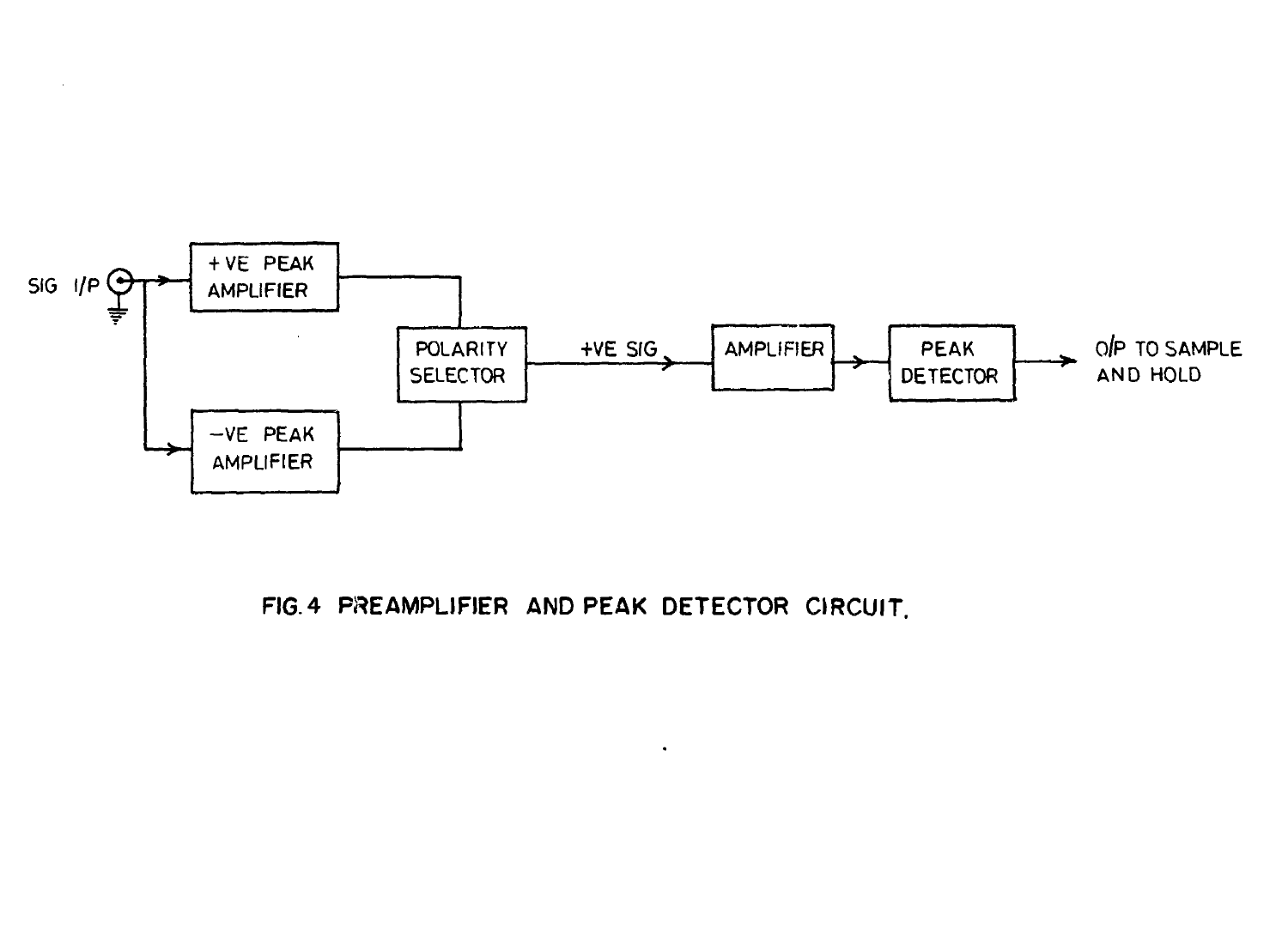

**FIG 5 SAMPLE-AND-HOLD AND GAIN SELECTOR CIRCUIT.**

 $\blacksquare$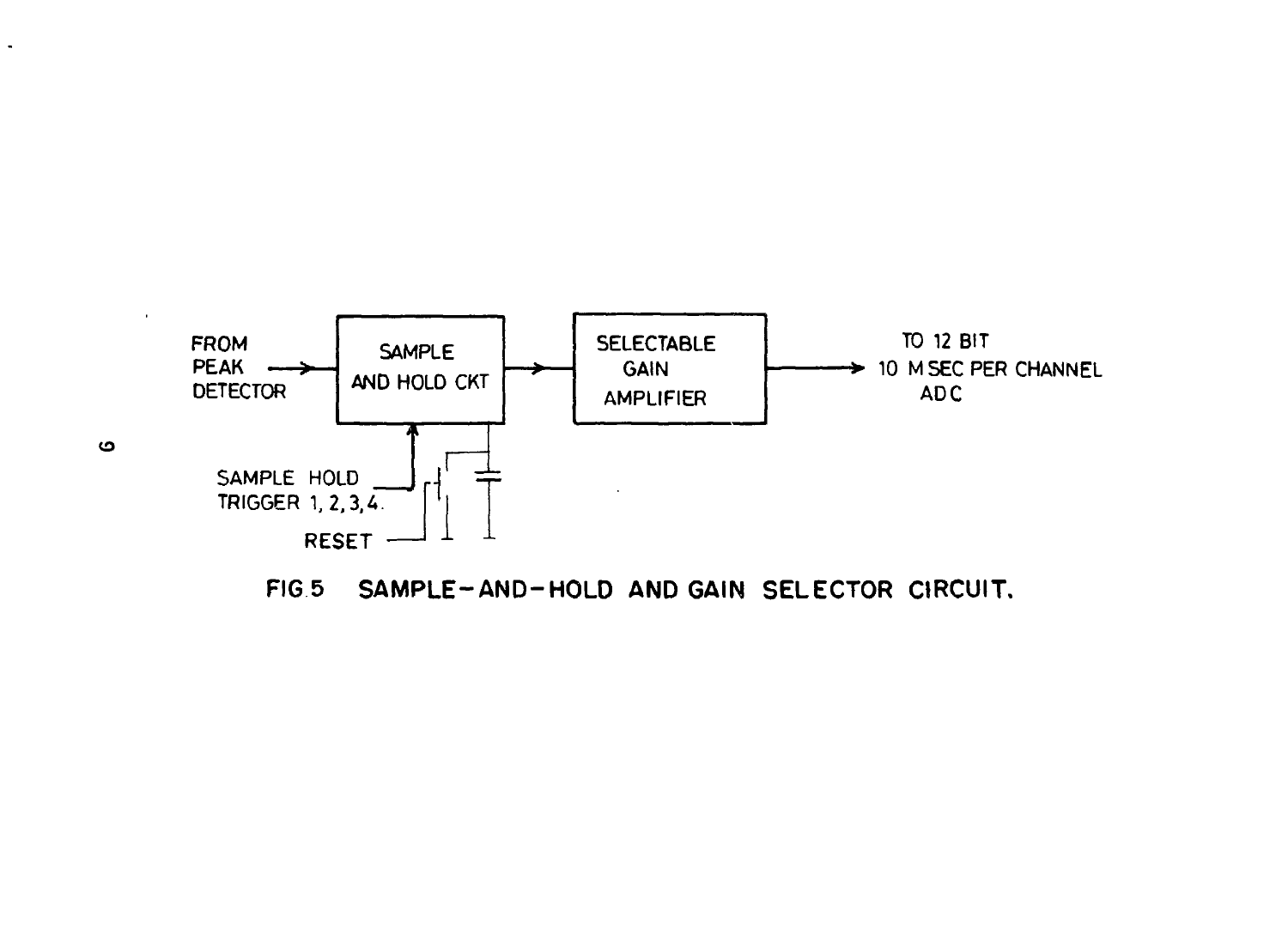

**FIG. 6 SAMPLE AND HOLD TRIGGER GENERATOR CIRCUIT.**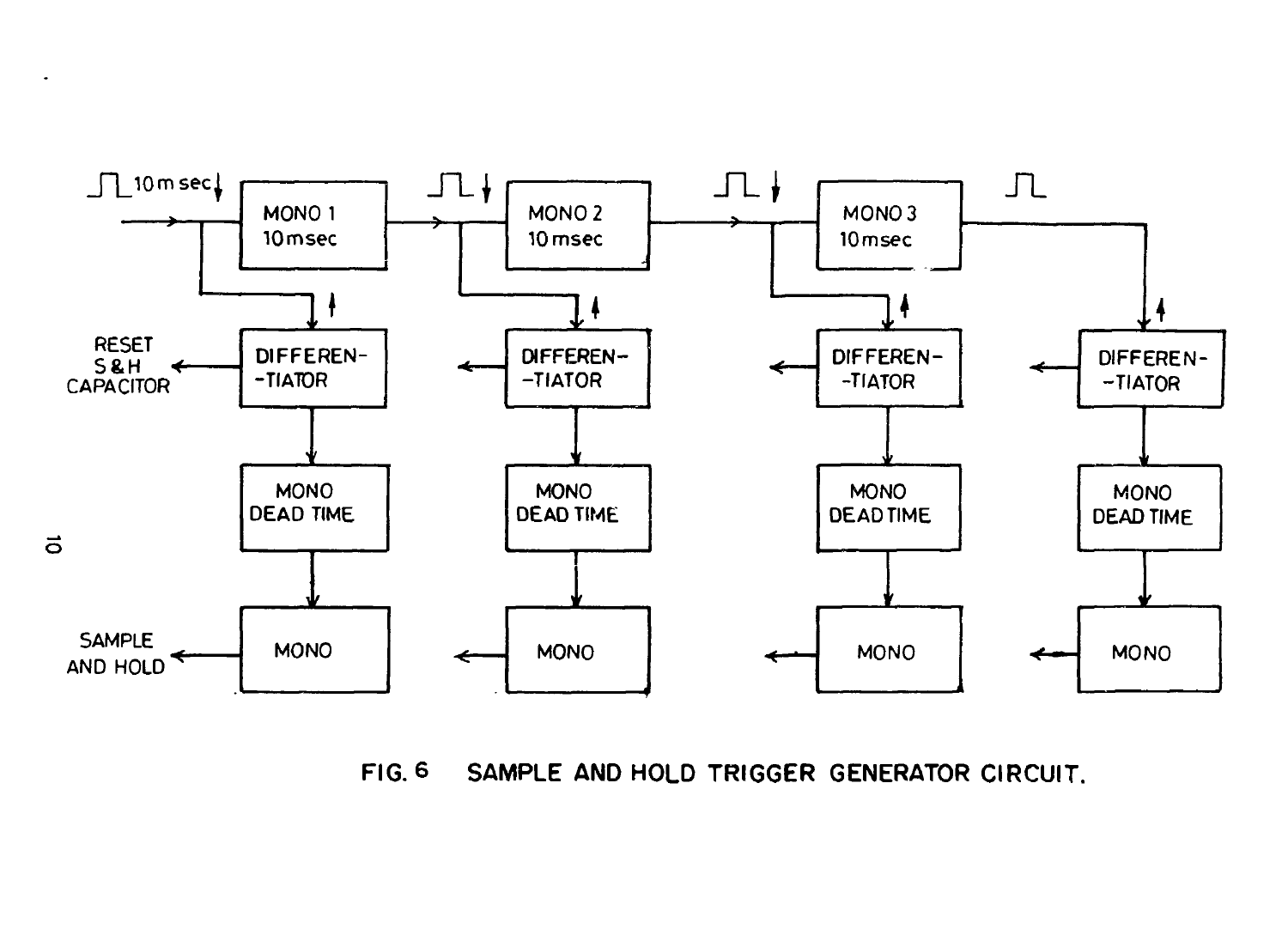

FIG. 7 TRIGGER TIMING DIAGRAM **OF ONE CHANNEL**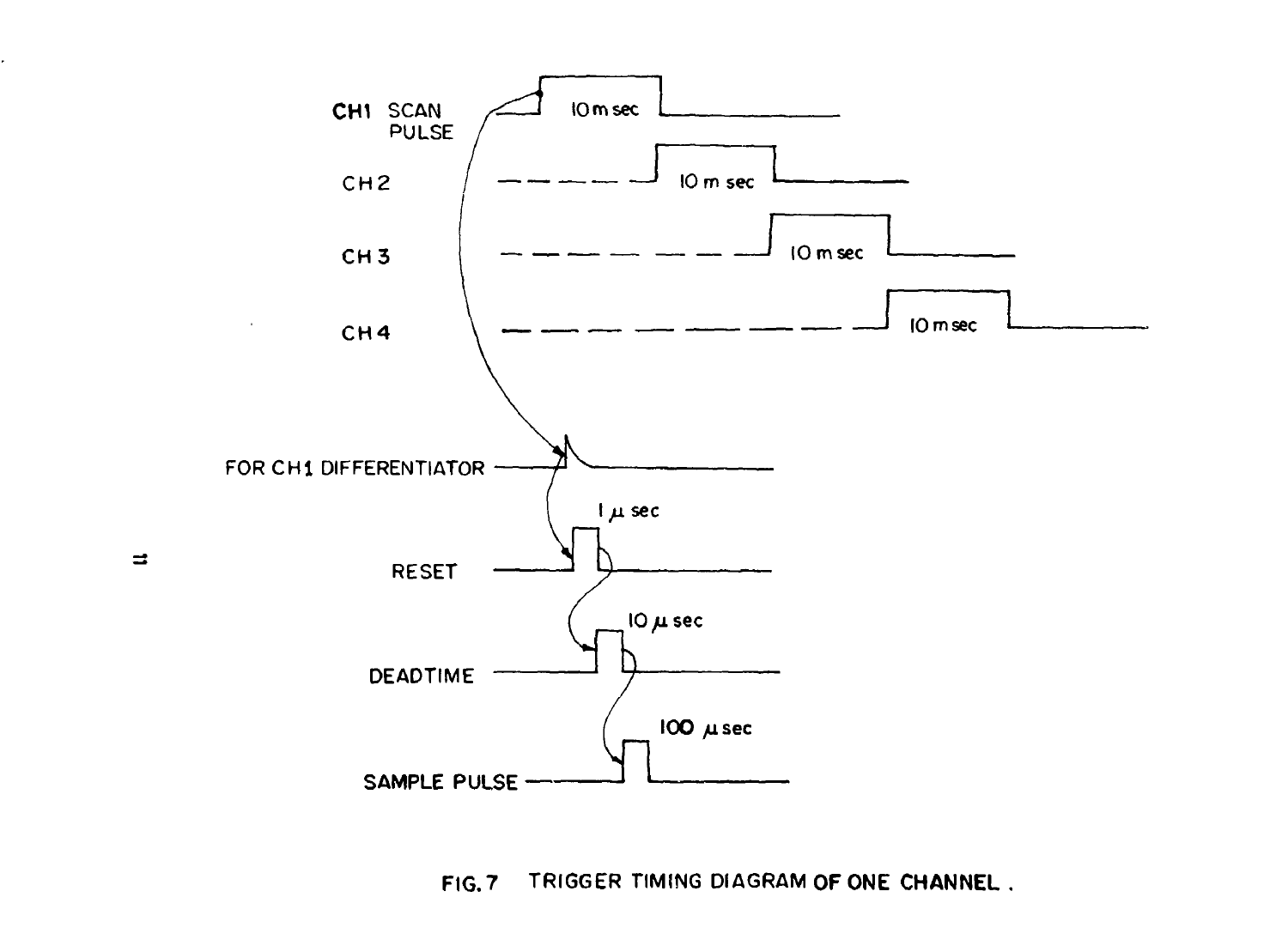rising edge of channel scanning pulse as shown in fig  $7$ , a 1  $\mu$ s reset pulse discharges the **sampling** capacitor **through** a solid state switch. The dead time  $(2 \t 10 \t \mu s)$  is introduced to avoid overlapping of **the sample and reset pulse. The sample** pulse samples the signal for about 10  $\mu$ s by closing the sampling switch, the voltage on the **capacitor is held constant, within droop rate, (<0.1% ) for the rest of the period till the next channel sampling** pulse is **received. All these signals are generated** in **the** interface module **shown in fig. 8.**

**3.2. Interface Module :**

**The interface module shown.in fig. 8 receives 8** bit control **signals from the computer output port. Out of the eight** bits, bits 0, 1, **and 2 are used for On-Off control of the DC** motor. The **transistors-relay circuit is used to interface the bits** and motor **driving voltage. The schematic is shown in** fig **8. Bit 3 is** not **used. The bits 4, 5, and 6 are used for controlling the** direction of motion **of the DC motors. Bit 7 is used for** command start-channel-scanning. **This** 10 **ms** pulse **is used for scanning** the first channel, **other three subsequent pulses are generated** as described **above.**

**4. Program logic j.**

**4.1. Arriving at the Desired Wavenumber :**

**The wavenumber v of the dye laser is governed** by the Grating equation,

$$
\bar{\nu} = \frac{1}{d_g * (sin \theta + sin \phi)}
$$

where, **d** is the grating constant,  $\theta$  is the angle of incidence, P. and  $\phi$  is the angle of diffraction. For the dye laser used in the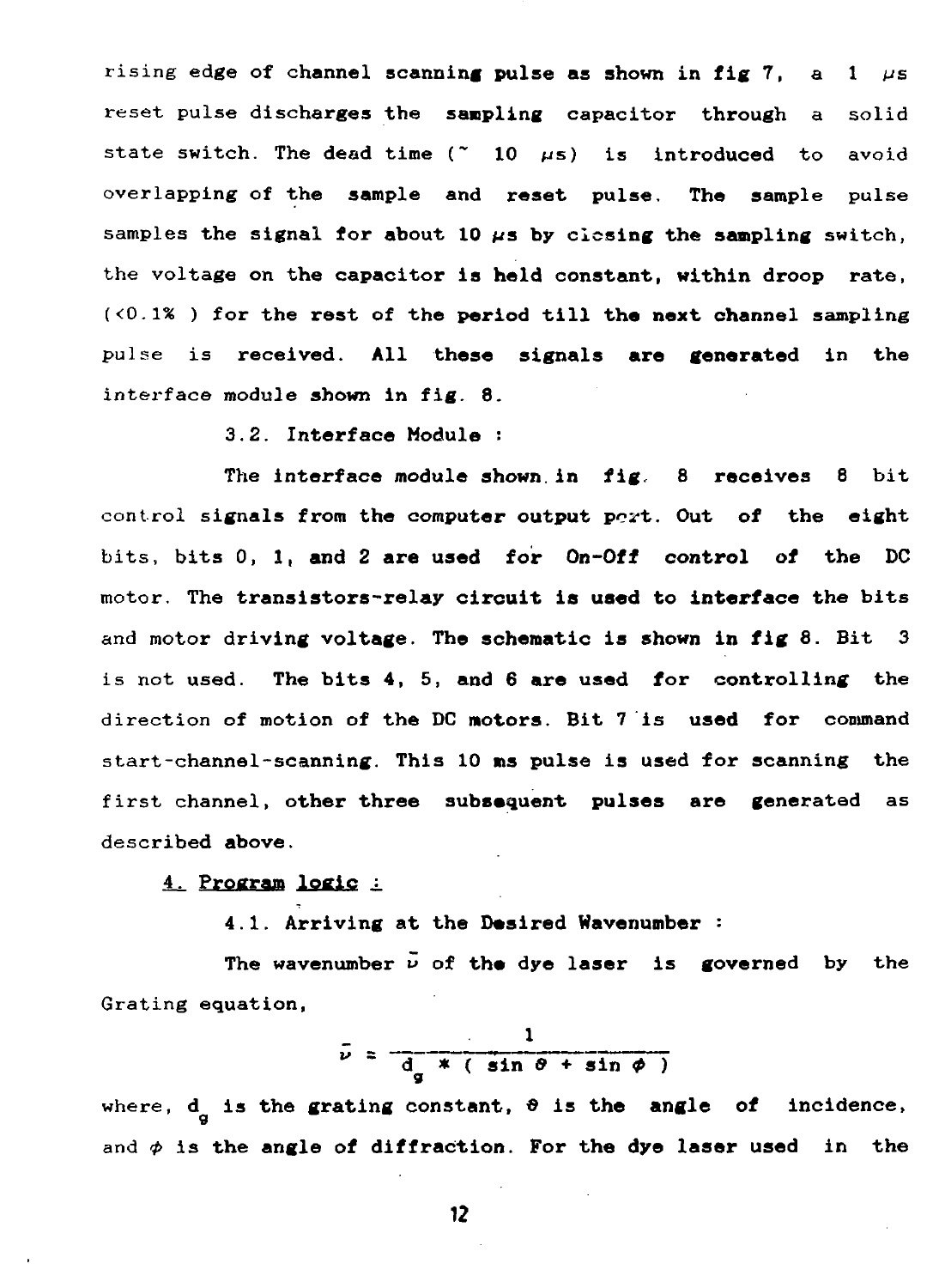

**FIG. 8 COMPUTER INTERFACE AND MOTOR CONTROL CIRCUIT.**

ದ

 $\sim$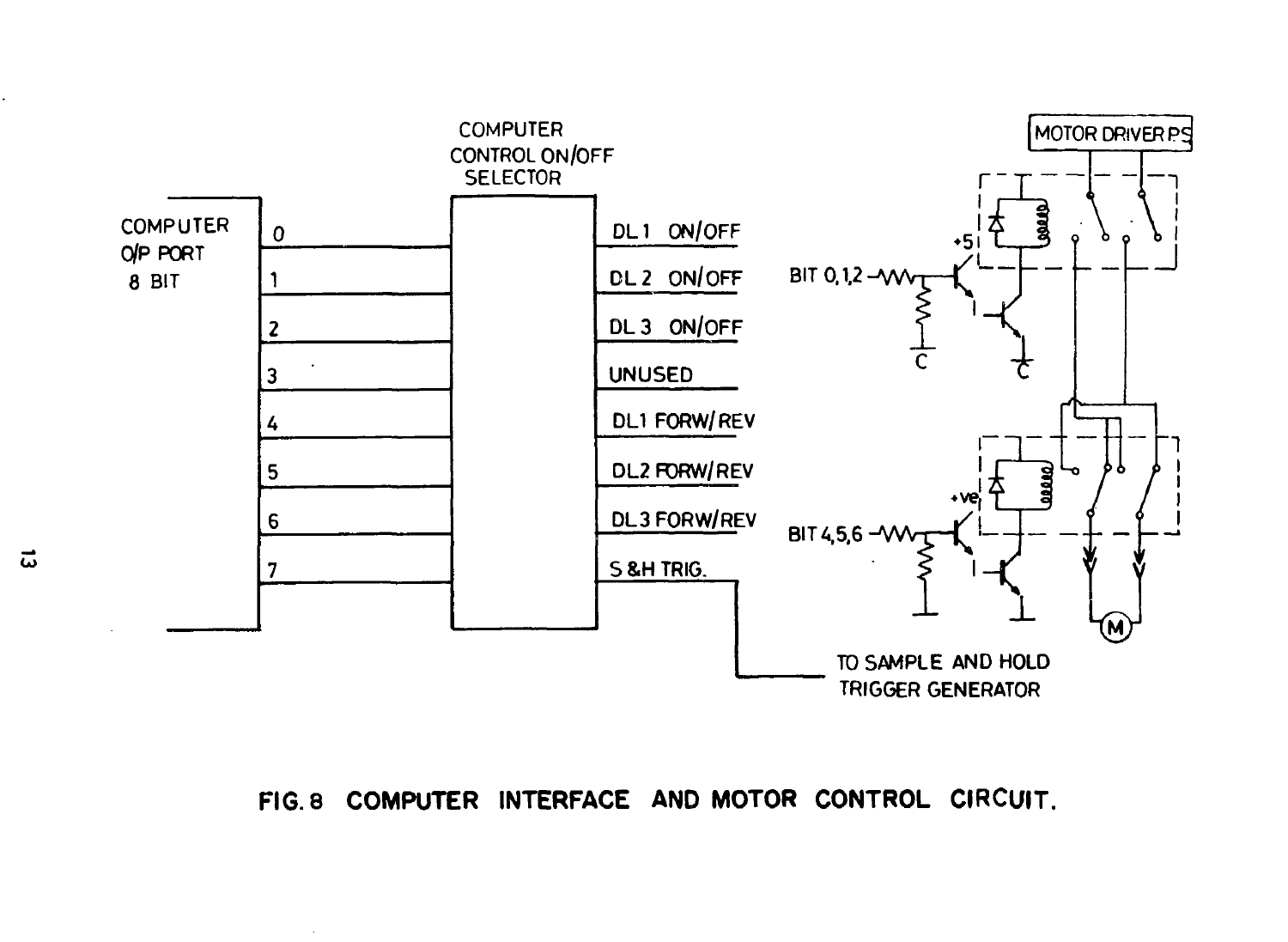1 experiment,  $d = \frac{1}{2}$  =  $\frac{d}{d}$  c<sub>3</sub>,  $\theta = 81^\circ$  and  $\phi = 23.3^\circ$  for 575 nm, and <sup>9</sup> **24\*10**  $\phi = 26.9^\circ$  for  $\lambda = 600$  nm.

The angle of diffraction  $\phi$  is changed in order to tune the dye laser. If  $\Delta \bar{\nu}$  is the desired change in the wavenumber then,

$$
\Delta \overline{\nu} = \frac{-\cos \phi}{d_{\alpha} * ( \sin \theta + \sin \phi )^{2}} * \Delta \phi
$$

The change in the angle  $\phi$  is given by,  $\Delta \phi = \Delta x / R$ , where,  $\Delta x$  is the

$$
\Delta \bar{\nu} = \frac{-\cos \phi}{d_g * ( \sin \theta + \sin \phi )^2} * \frac{\Delta x}{R}
$$

The current wavenumber  $\bar{\nu}$  is given by,

$$
\bar{\nu} = \bar{\nu}_i + \Delta \bar{\nu}
$$

where,  $\vec{v}$  is initial wavelength, confirmed using an opto-galvanic peak of uranium HCDL. The change  $\Delta \tilde{\nu}$  can be computed using the number of Fabry-Perot fringes as counted using the photo-diode detector. If  $FSR(\nu)$  is the free spectral range of the **Fabry-Perot** interferometer used, and n is the number of fringes crossing the detector, then,  $\Delta \bar{\nu} = \bar{n} * FSR(\bar{\nu})$ , where n can be split into integer part N, and fractional part  $\Delta N$ , that is,  $n = N + \Delta N$ . The fringe signal peaks obtained from the detector give the integer part N. The fractional part AN is computed, as described below.

Let t<sub>p</sub> be the time that elapses between appearance of two Let t **be the time that elapses between appearance of two** p consecutive **fringe peaks. If t is the time that has elapsed since**  $hen, \Delta N = \pm \frac{1}{\pm \Delta}$ o spectral range of the Fabry-Perot interferometer at  $\bar{\nu}$ . Then, the wavenumber  $\nu$  is given by,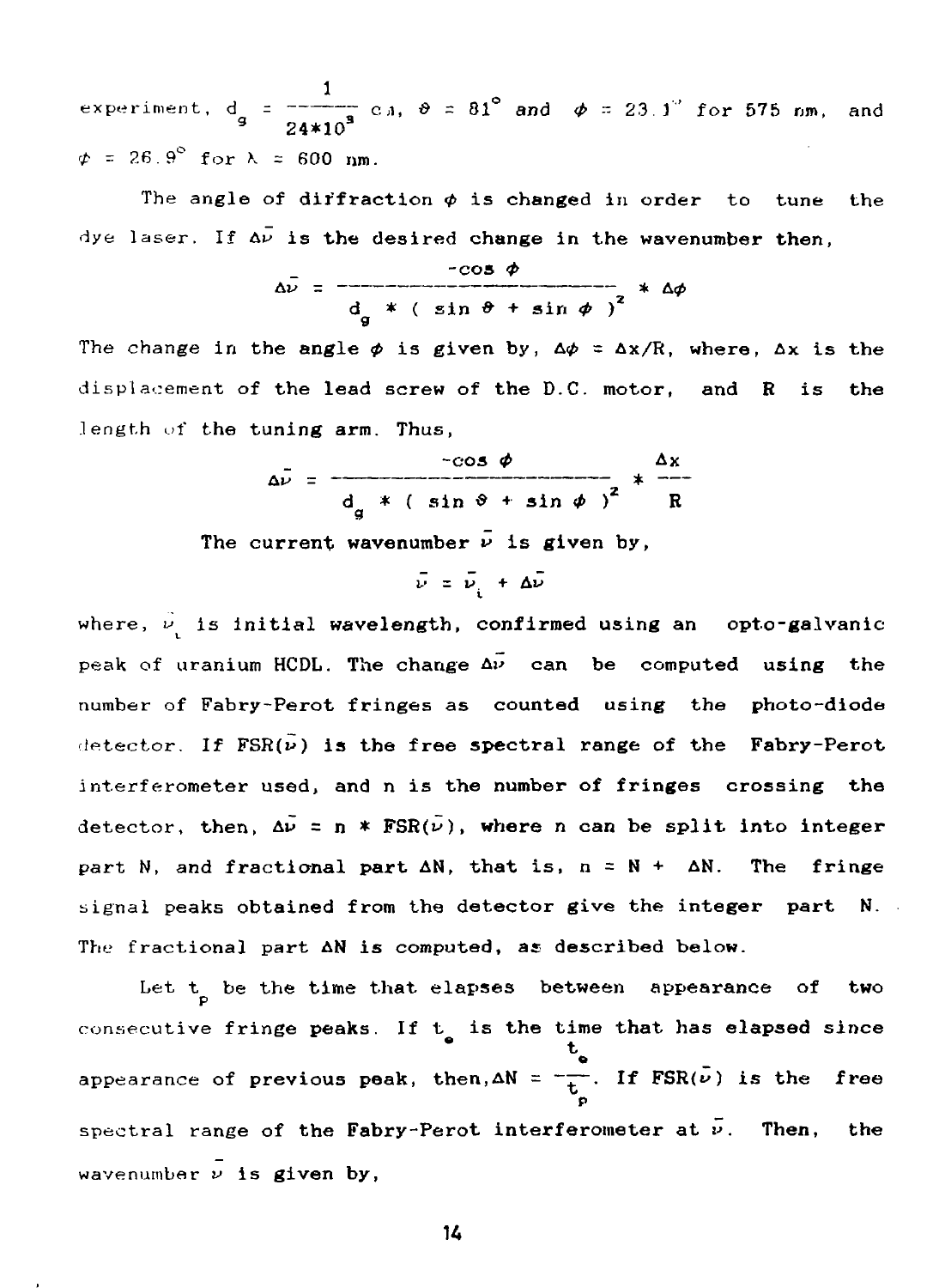$$
\bar{\nu} = \bar{\nu}_i + FSR_c * N + FSR(\bar{\nu}) * \frac{\tau_c}{\tau_c}
$$
 [2]

p The suffix c is put to indicate that for a large change in wavenumber, FSR has to be duly corrected for its variation due to the changing wavenumber.

4.2. Determining Time Elapsed between two Fringe Peaks :

The optical power of the dye laser output varies with time. This leads to a change in peak heights of the fringe signals coming from the photo-diode. The RF noise pulses from the CVL pumping the dye laser distort the signal from the photo-diode. Thus, the simple method of using derivative of the signal to find its peak position cannot be used. Instead peaks were located using threshold crossing method.

Fig. 9 shows two consecutive fringe peaks. Their peak heights are different, and their maxima positions are also shifted in time due to distortion. Instead of monitoring the time at which the peak occurred, we monitor the time at which the signal crosses a particular threshold value. This threshold value is so chosen that, it is large as compared to the noise, but is lower than the smallest value of the peak signal. The threshold value is shown by a horizontal line in fig. 9. When the fringe signal crosses the threshold, the time is registered as  $t_{\mu}$ . Similarly, when signal goes below the threshold value, the time is noted as  $t_a$ . For each

peak these times are registered. Then t is given by<br>  $t_{g} = \frac{(t_{gd} - t_{2u}) - (t_{gd}^P - t_{1u})}{2}$ ,

where symbols  $t_{i,j}$  ,  $t_{i,j}$  ,  $t_{i,j}$  ,  $t_{i,j}$  have their meanings as shown 20 u id lui 10 u id lui 10 u id lui 10 u id lui 10 u id lui 10 u id lui 10 u id lui 10 u id lui 10 u id lui 10<br>20 u id lui 10 u id lui 10 u id lui 10 u id lui 10 u id lui 10 u id lui 10 u id lui 10 u id lui 10 u id lui 10 in fig. 9. It can be verified readily, that above definition of  $t<sub>n</sub>$ p gives correct value of time that elapses between crossing of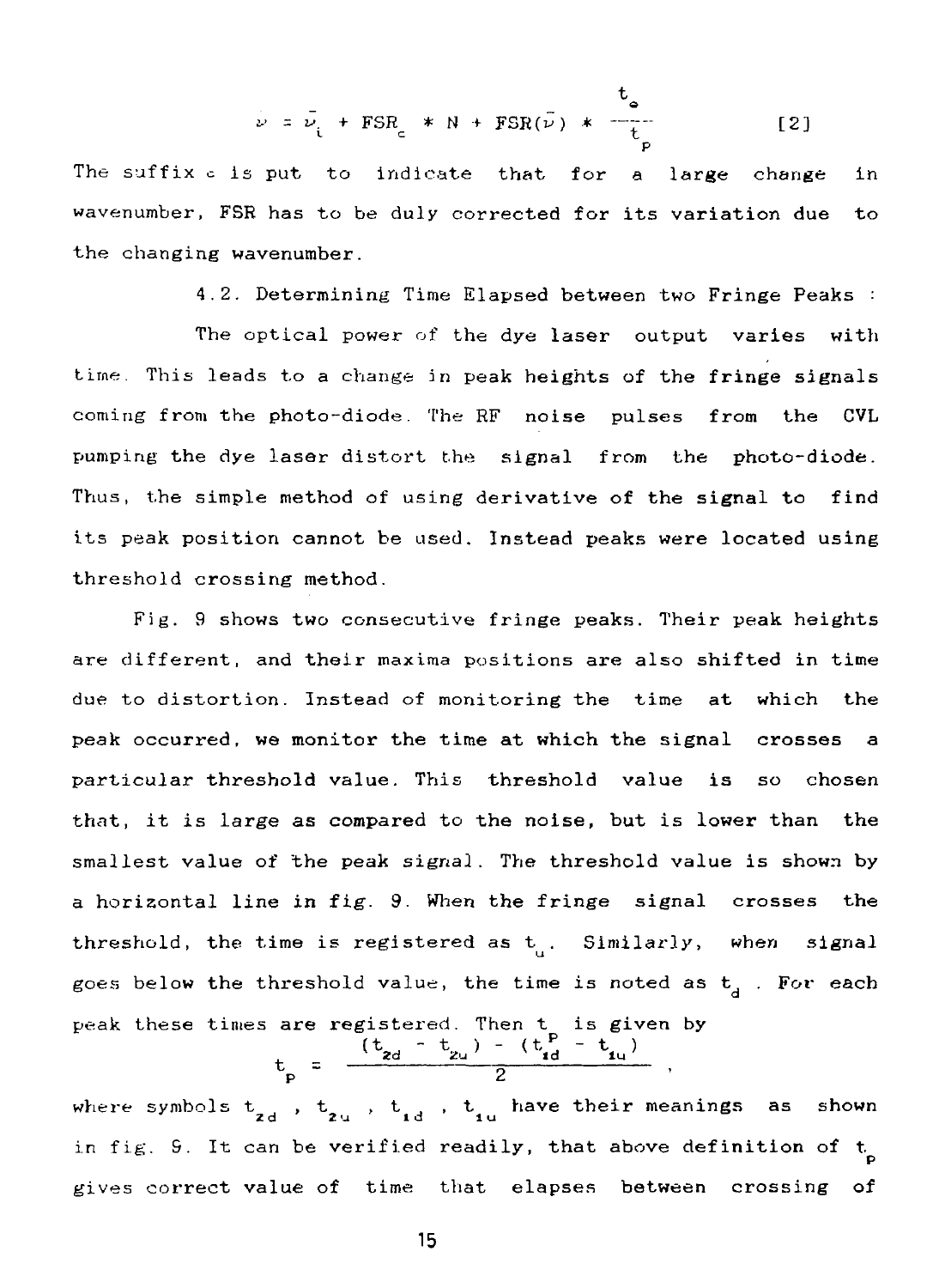

FIG. 9 FRINGE PEAKS AND DIFFERENT TIME REFERENCES.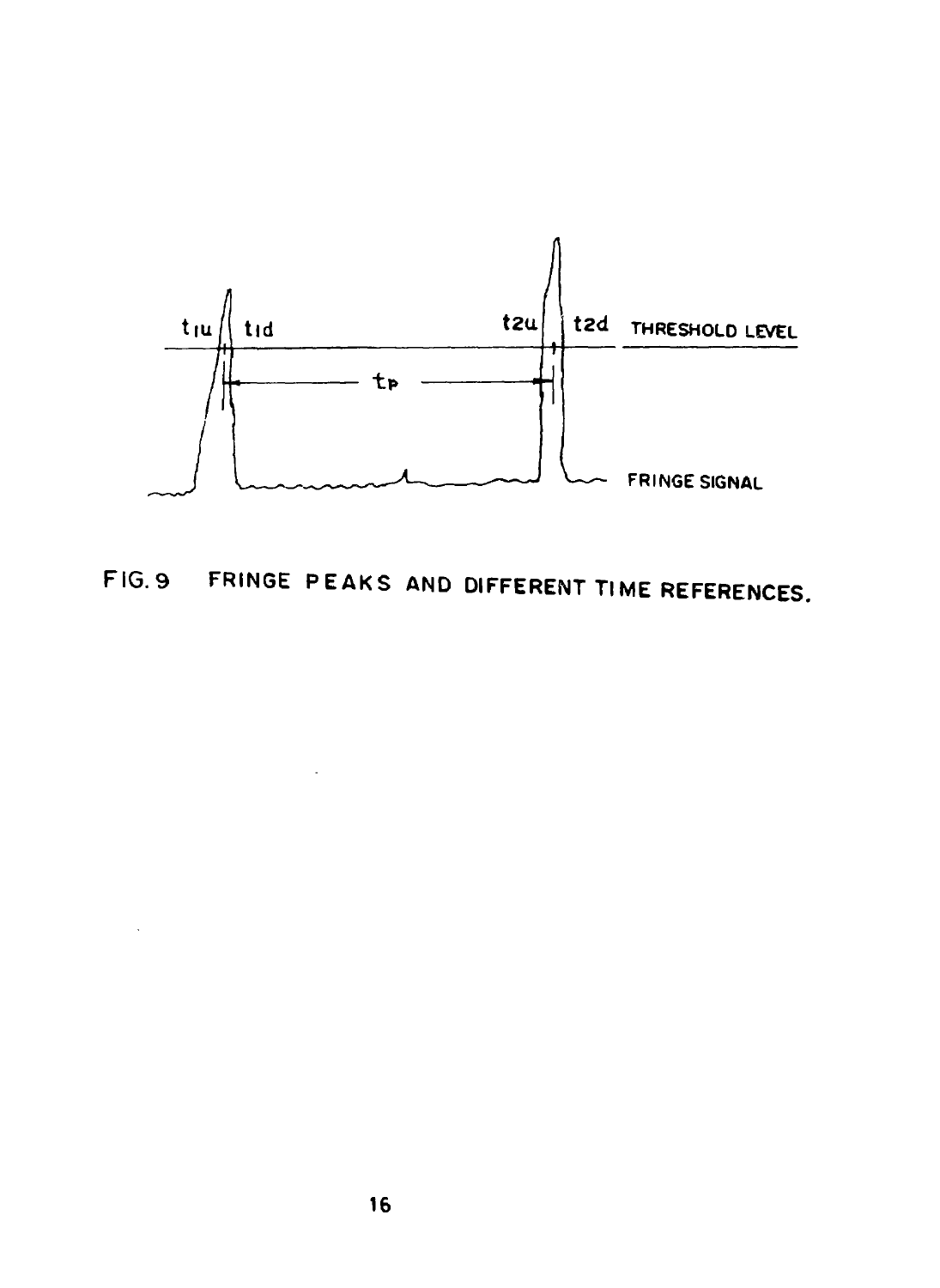consecutive fringes even when the fringes are asymmetric about the fringe peak.

#### 5. Error Analysis :

5.1. Systematic Error :

Dye laser output wavenumber  $\bar{\nu}$  is given by  $\bar{\nu} = \bar{\nu} + \Delta \bar{\nu}$ , 6v &i> + S Av from which it can be shown that,  $-\frac{1}{2}$  =  $-\frac{1}{2}$  , where  $\delta$  stands  $\nu$   $\nu$  +  $\Delta \nu$ for modulus of the error in the quantity that follows. Expanding denominator of R.H.S. in the powers of  $\frac{\delta \tilde{\nu}}{\tilde{\nu}}$ , we get,

$$
\frac{\delta \bar{\nu}}{\bar{\nu}} = \left( \frac{\delta \bar{\nu}}{\bar{\nu}}_1 + \frac{\delta \bar{\omega}}{\bar{\nu}}_1 \right) * \left( 1 - \frac{\Delta \bar{\nu}}{\bar{\nu}}_1 + \text{higher order terms in } \frac{\Delta \bar{\nu}}{\bar{\nu}}_1 \right)
$$

FSR of the Fabry-Perot interferometer used  $\degree$  0.48  $\text{cm}^{-1}$ , and typically Av ~ few FSRs, and t- ~ 17000 cm'<sup>1</sup>. Hence ~ — and its v higher powers can be neglected in co<mark>mparison to 1</mark>, and we can

,vrite,

$$
\frac{\delta \vec{v}}{\vec{v}} = \frac{\delta \vec{v}}{\vec{v}} + \frac{\delta \Delta \vec{v}}{\vec{v}} = \frac{\delta \vec{v}}{\vec{v}} + \frac{\Delta \vec{v}}{\vec{v}} = \frac{\Delta \vec{v}}{\vec{v}} + \frac{\Delta \vec{v}}{\vec{v}} = \frac{\delta \Delta \vec{v}}{\vec{v}}
$$

Which can be written using equation  $[2]$ , as

$$
\frac{\delta \bar{\nu}}{\bar{\nu}} = \frac{\delta \bar{\nu}}{\bar{\nu}} + \frac{\Delta \bar{\nu}}{\bar{\nu}} + \left( \frac{\delta t}{t_p} + \frac{\delta t_e}{t_e} \right)
$$

From the atlas of HCDL lines, the wave number of the initial line can be found sufficiently accurately, so that,  $-\frac{1}{2}$  can be v neglected. The <mark>error in measurement of time i.e.  $\delta t$  and  $\delta t$   $\sim$   $^{\star}$  ± 5</mark> ms. The typical values of  $t_{\text{p}}$  and  $t_{\text{a}}$  are of the order of few 100 ms  $\delta \tilde{v}$ to few seconds. Thus, we can estimate  $-\frac{1}{2}$  to be of the order of u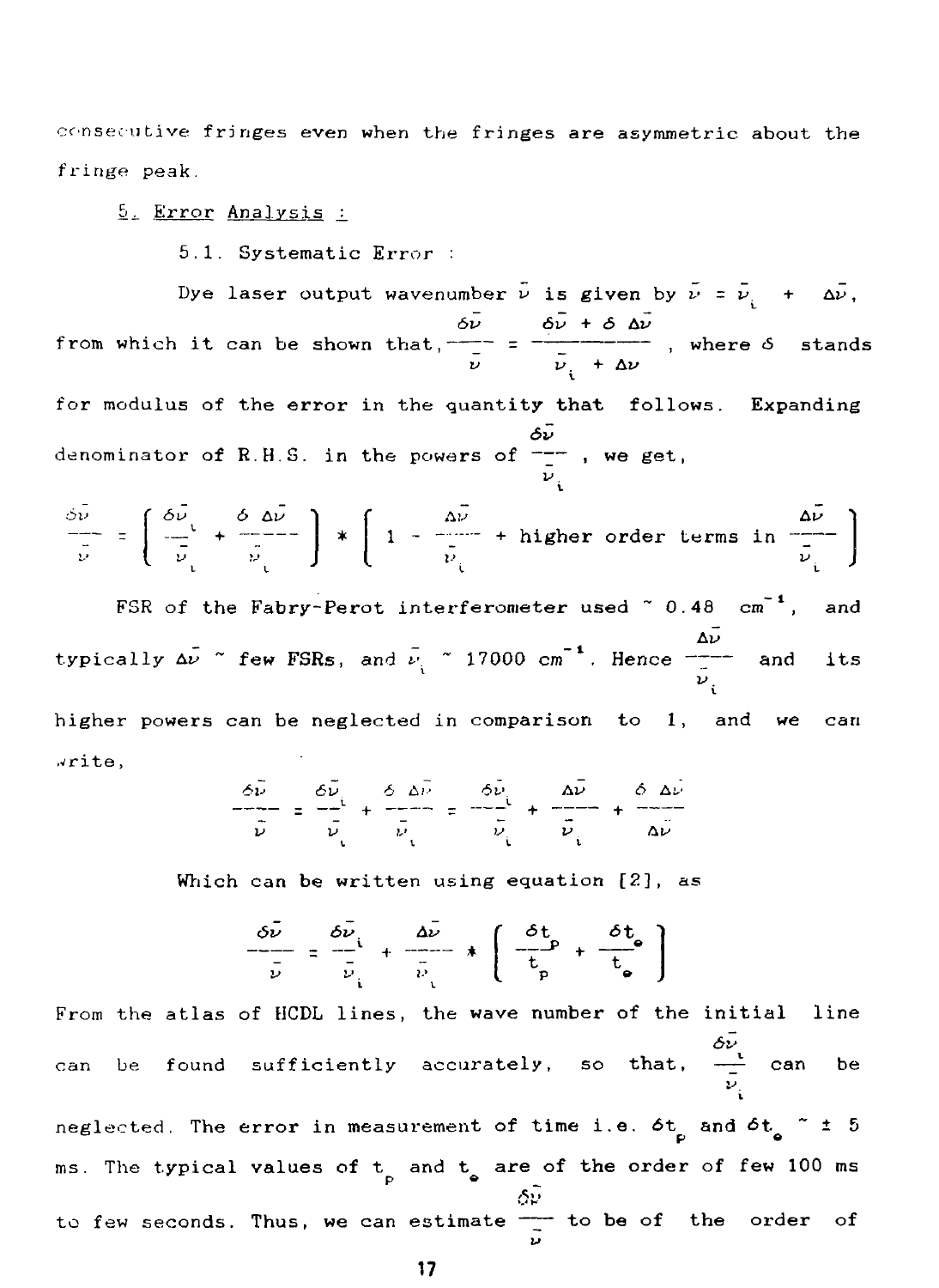few parts in  $10^7$ .

5.2. Other Errors :

The backlash of the lead screw is specified to be  $\degree$  0.6  $\mu$ m, which corresponds to a backlash in the dye laser tuning of  $\tilde{ }$  $i=0.08$  cm<sup>-1</sup>, which is comparable to the fractional change,  $\Delta N = *$  $FSR(\nu)$  in the dye laser wavelength. Hence to avoid effects of the backlash it is necessary to tune the dye laser in unidirectional  $mode$ .

I). Testing & Results j.

6.1. Tuning speed and Tuning Range :

The tuning speed of the DC motor was determined by i.nasuring time it requires to shift between two known wavenumbers. The maximum tuning speed is  $\degree$  21 cm<sup>-1</sup>/s and minimum tuning speed is  $\degree$  0.05 cm<sup>-f</sup>/s. The displacement range of the lead screw is 50 mm. It is found to be more than sufficient to cover full tuning range of any dye used. For example, tuning the Rhodamine 6G dye from one end of its tuning range to the other (approximately, from 16750 to 17750 cm<sup>-1</sup>) requires a displacement of the lead screw by approximately 9 mm only.

6.2. Reproducibility of the tuning :

The system was tested on a CVL pumped dye laser. Fig. 10 shows the schematics. A monochromator was used to monitor the wavelength. The output of a uranium HCDL was fed as an input to a toxcar averager, and the output of the boxcar was used as an input to a chart-recorder. The output of photodiode was also recorded simultaneously. The plots provided confirmation of the desired wavelength change.

The dye laser was initialised by tuning it to the peak of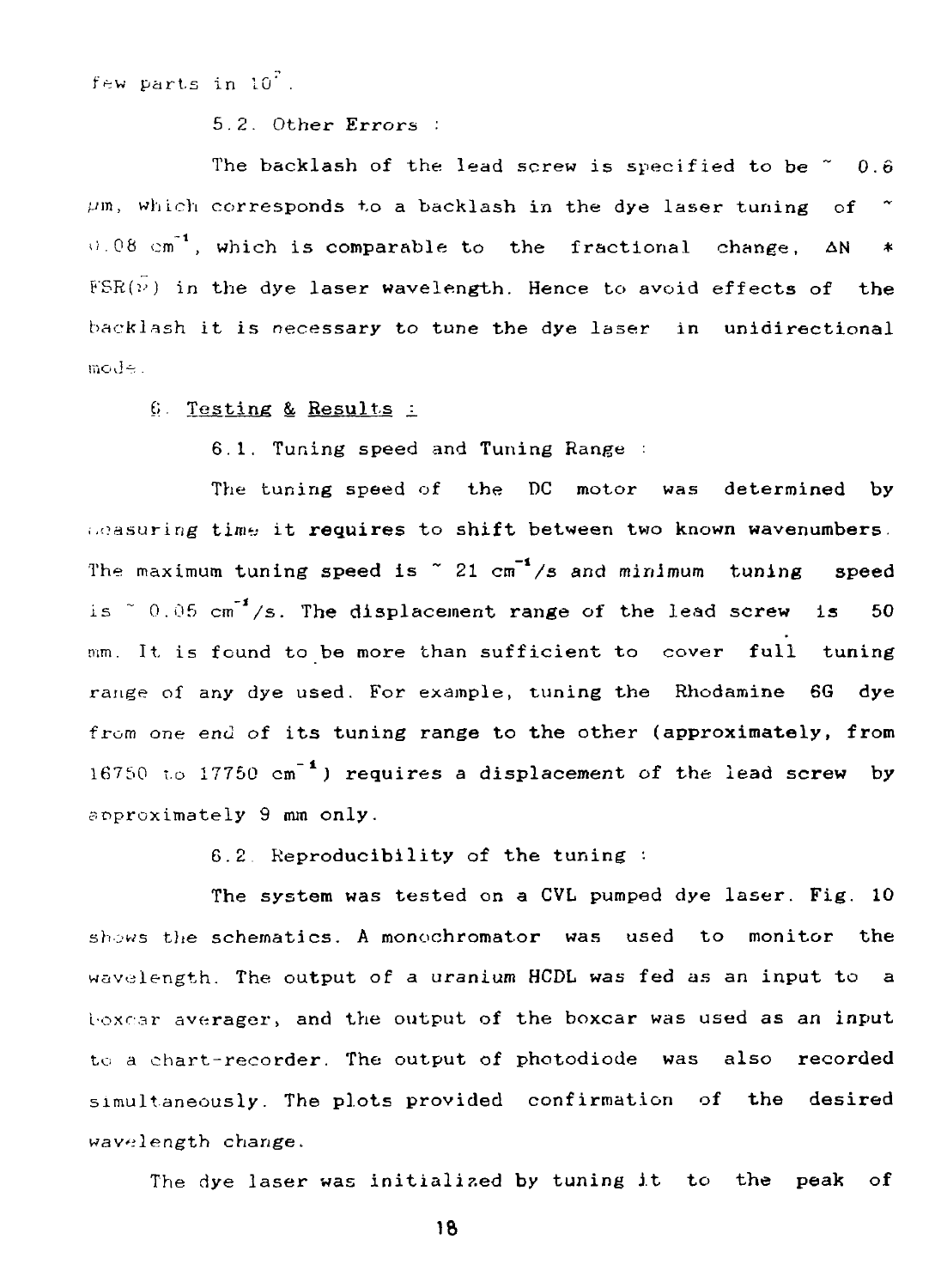

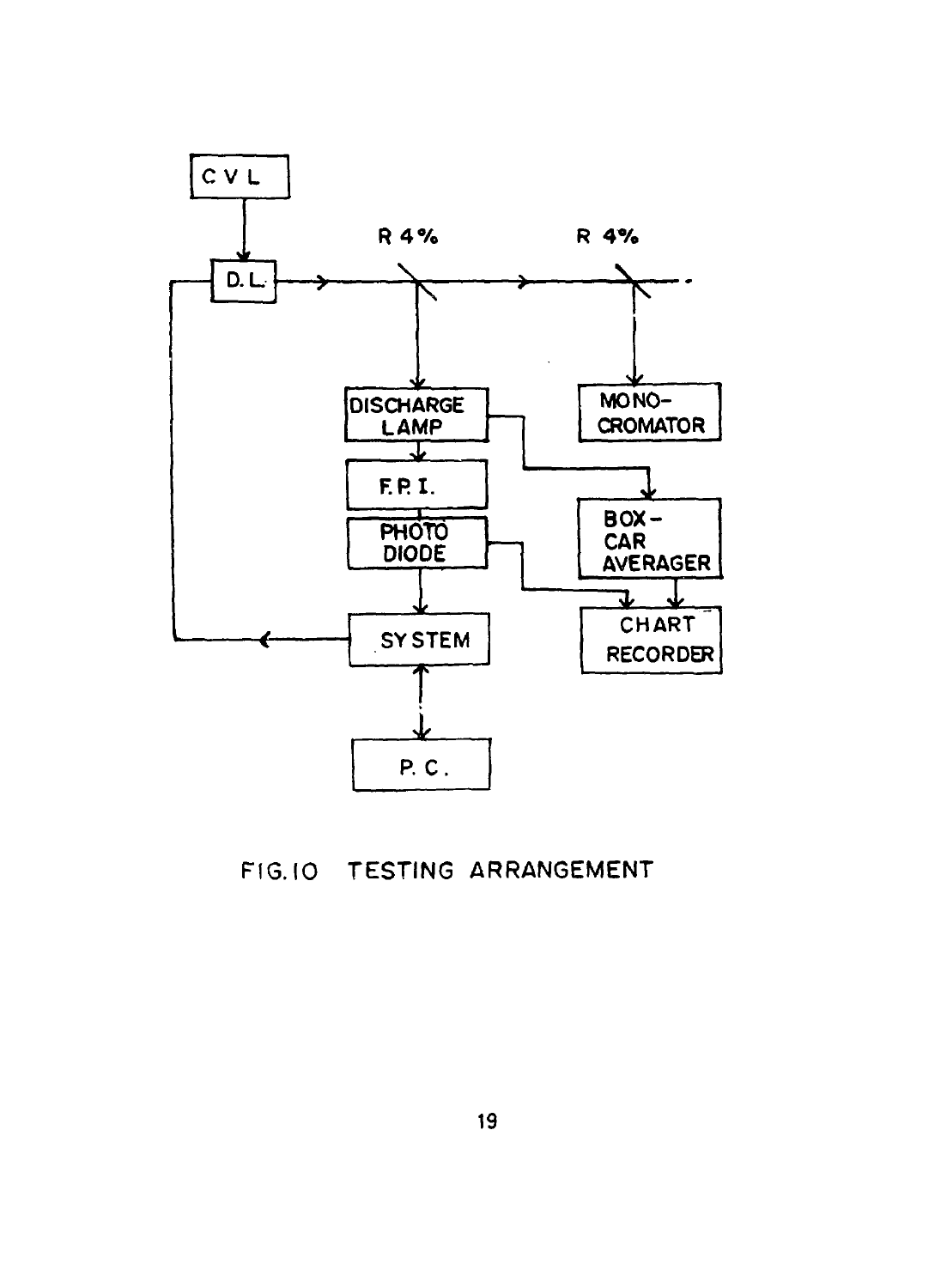Uranium 0 G line **at 17287.8482 cm"'** ( **578.28062 nm** ). **The** wavenuraber **difference between this line and an adjacent line at** 17273.5536 cm"<sup>1</sup> ( **578.75918 nm ) was given as an input** to **the** computer. The **dye laser output wavelength changed under computer** controJ to the **new value, which was confirmed by the uranium HCDL** spectral plot **and the fringe** plot. **(See fig. 11). The dye laser** landed at the **desired peak. The procedure was repeated several** times either by **increasing or decreasing \. The Fabry-Perot interferometer used had a FSR of 0.48 cm" . The reproducibility ••f** the **system was tested. The deviation from the desired value was**  $\pm$  0.01.  $cm^{-1}$  .

 $7$ . Conclusion :

**In** this report **we describe the development of a system for wavelength tuning and control of tunable dye lasers and an acquisition system for spectral data generated in experiments with these lasers. With this system, it is possible to control the tuning of three lasers, and acquire data in four channels. It is** possible **to arrive at the desired dye laser wavelength with a** reproducibility of  $\pm$  0.012 cm<sup>-1</sup>, which is within the absorption width (atomic **interaction) caused by pulsed dye lasers of** linewidth **0.08cm** . **The spectroscopic data generated can be** analyzed for **spectral identification within absolute accuracy**  $±0.012$  cm<sup>-1</sup>.

With increasing **use** of pulsed **dye lasers for spectroscopic** and photochemical **experiments it is imperative to have data** acquisition **and spectral analysis of** a **volume of data generated.** ij'ich a system **will find varied applications. For example, studies** •>n LIDAR, or **detection** of **polluting species in industrial**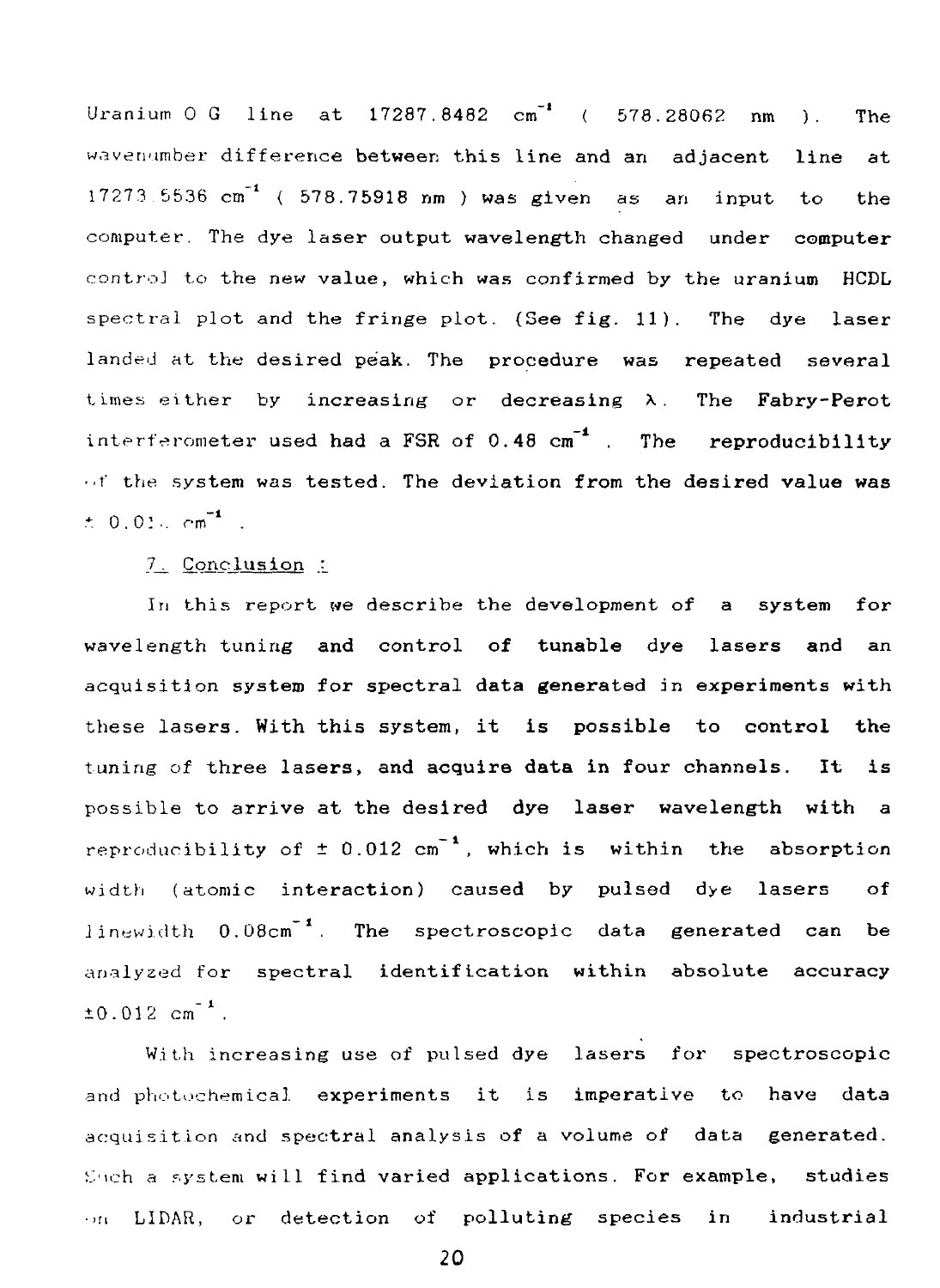

FIG. II ACQUISITION OF AM OPTO-GALVANIC PEAK USING THE SYSTEM.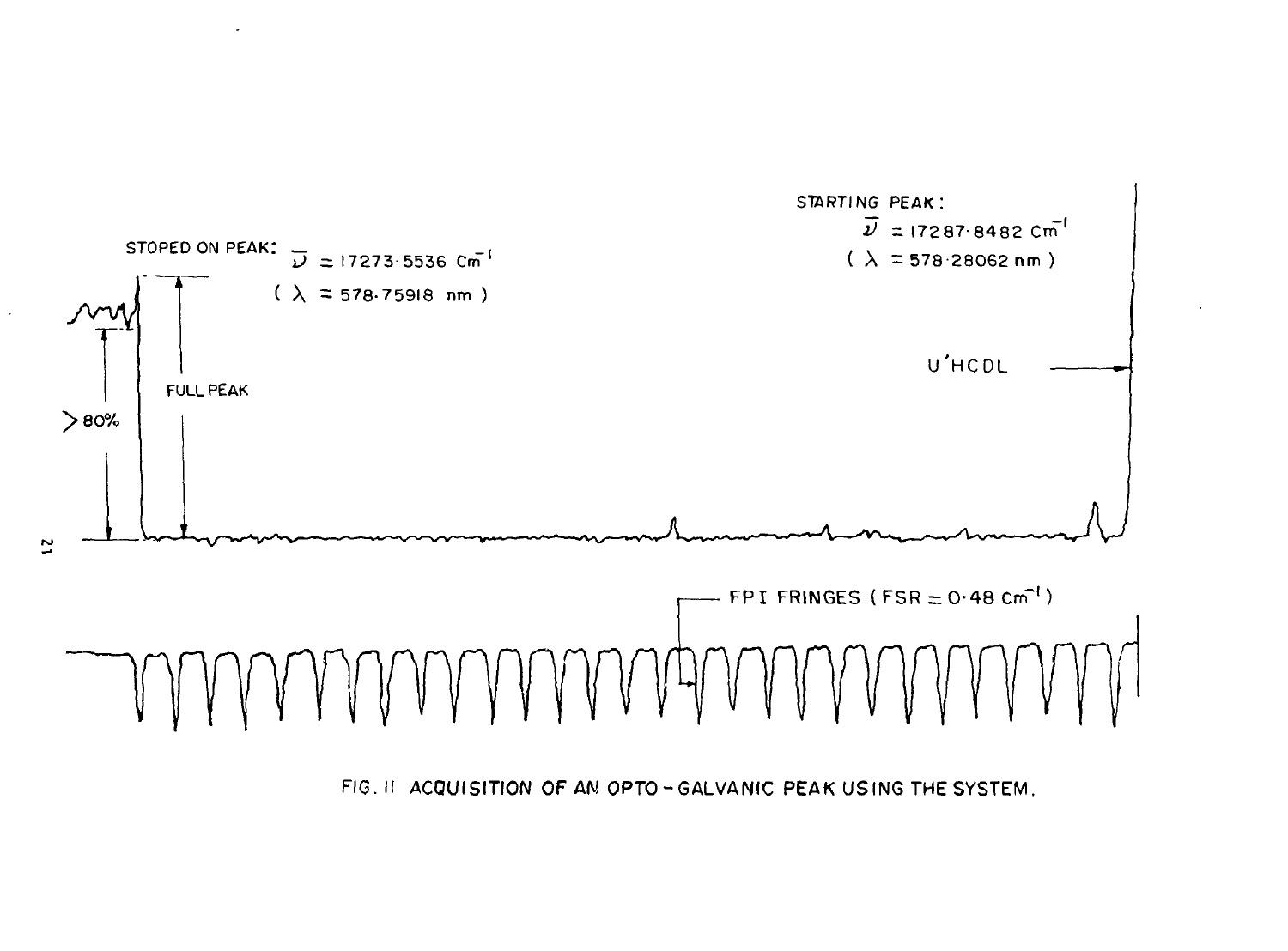environments or upper atmosphere, using lasers in air-borne and other vehicles will be facilitated by such a data acquisitioii system. For studies involving molecular species absorbing in ultraviolet region, the hollow cathode discharge lamp may be replaced by a reference absorption cell of certain molecular gases.

This system can be upgraded by the use of a fast photo-diode array for acquisition of fringes from a Fabry-Perot interferometer. This will enable on-line wavelength information as the dye Laser is scanned.

### Acknowledgement:

The authors are grateful to Dr. P.R..K. Rao for critically going through the manuscript and giving valuable suggestions. The authors wish to thank Shri U.K. Chatterji for encouragement, and Dr. P.K. Chakraborti and Shri Vas Dev for their interest in the work.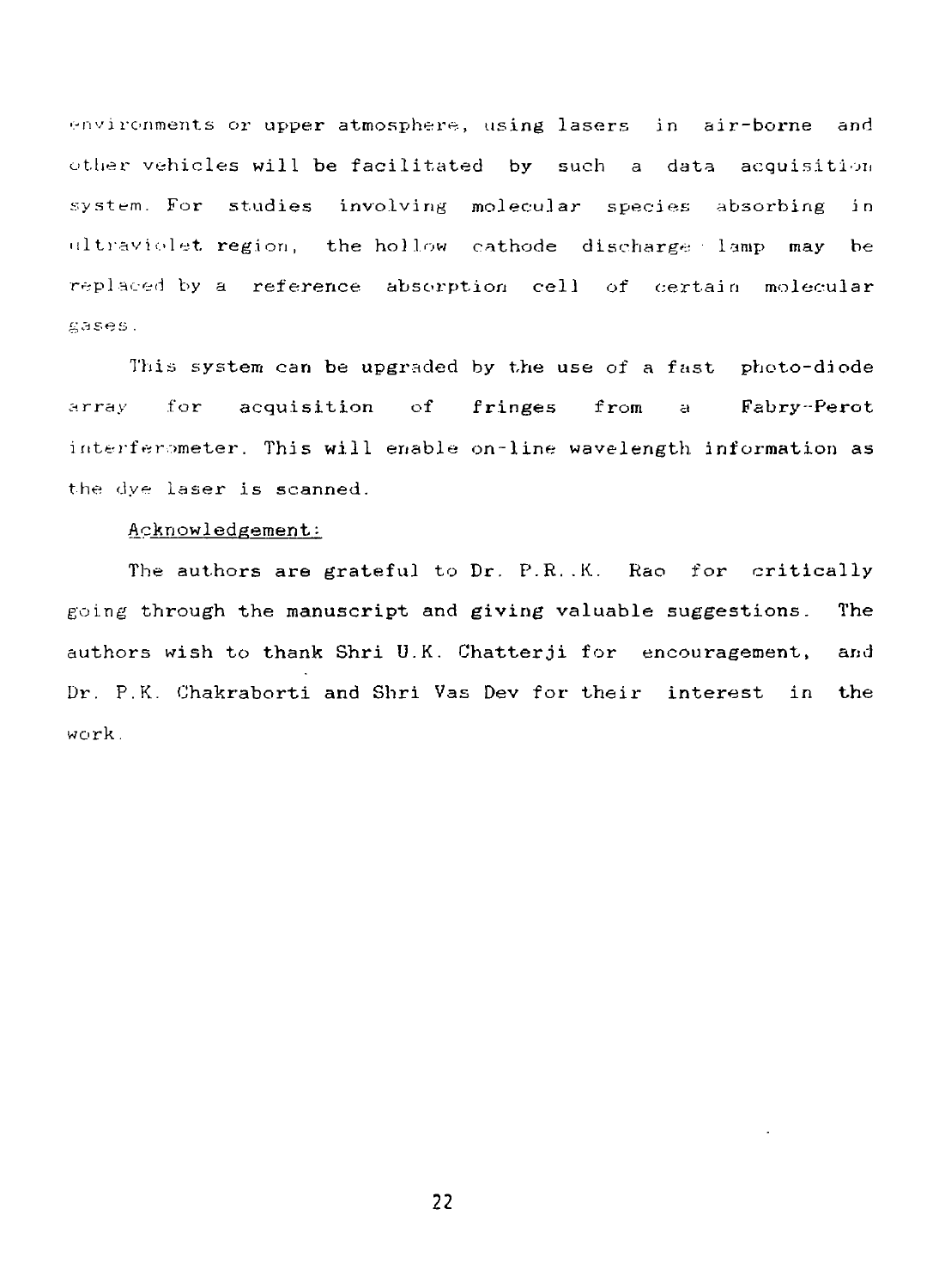#### REFERENCES

[1] F.P. Schafer ed., Topics in Applied Physics Vol. 1, Dye Lasers, Springer, Berlin (1973).

[2] L.G. Nair, Dye Lasers, Prog. Quant. Electr., Vol. 7, pp. 153-268 (1982).

[3] S. Gerstenkorn, P. Luc, Atlas du Spectre d'absorption de la molecule d'iode, CNRS : Paris (1978).

[4] D.W. Steinhaus et al, Present Status of the Analysis of the First and Second Spectra of Uranium (U I and U II) As Derived from Measurements of Optical Spectra, Los Alamos Scientific Laboratory, Los Alamos (1971).

[5] B.M. Suri, Ph.D Thesis, University of Bombay, Bombay (1985).

[6] B.A. Palmer et al, An Atlas of Uranium Emission Intensities in A Hollow Cathode Discharge, Los Alamos Scientific Laboratory, Los Alamos (1980).